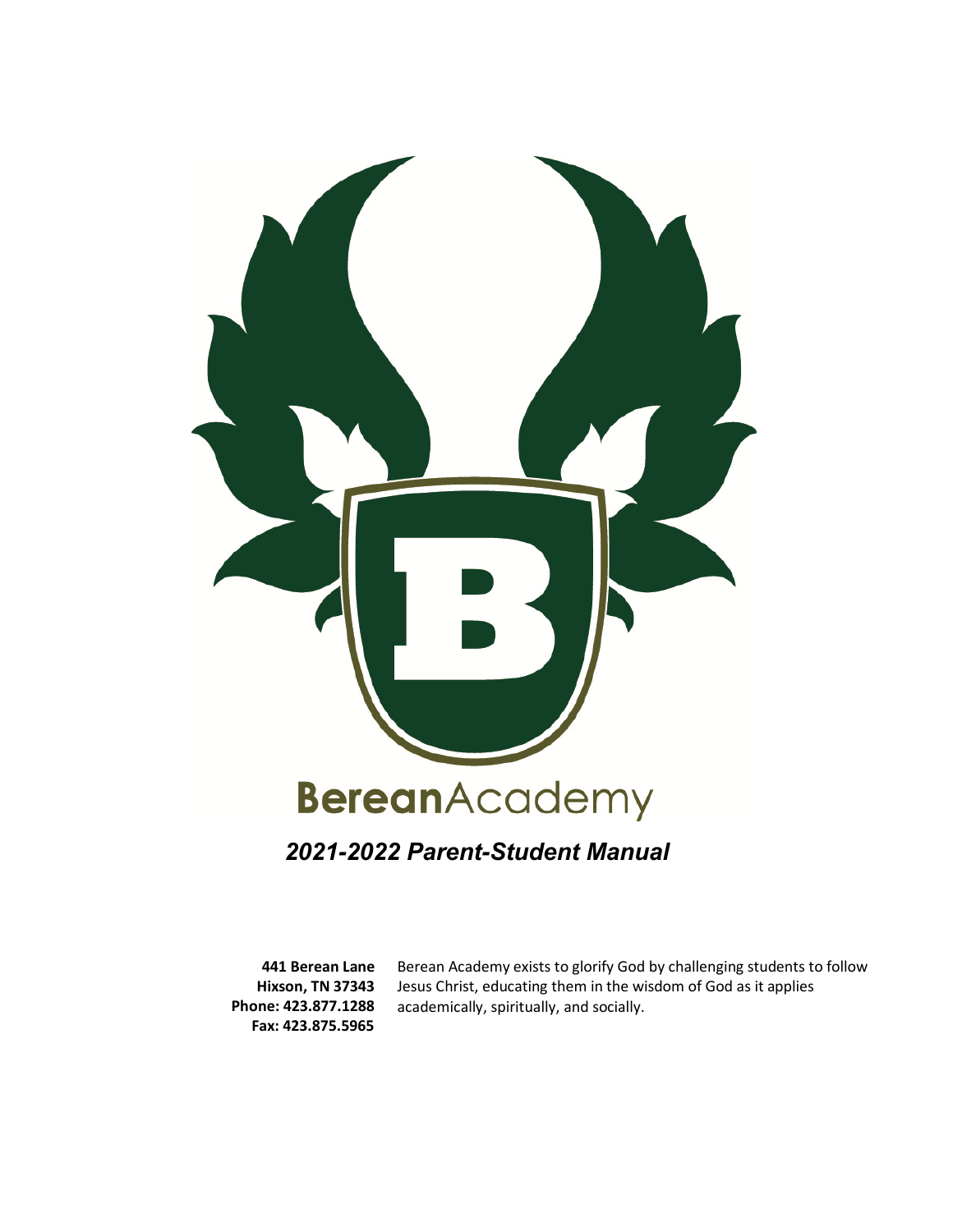# **Contents**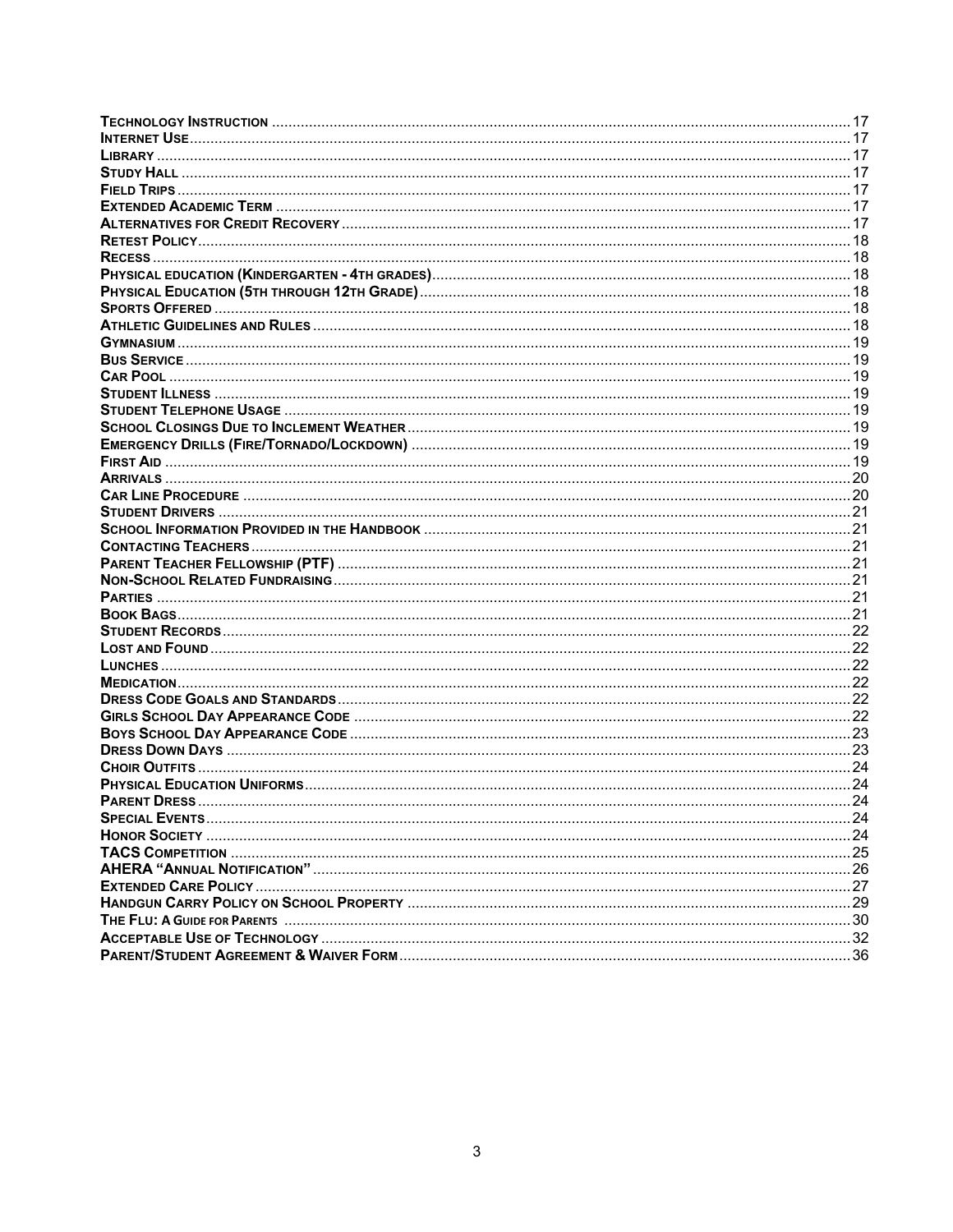# *◆* **<b>INTRODUCTION** ◆

## **History**

Berean Baptist Church was founded in 1967. Wally Metts was called as pastor and a building program was immediately begun. After twenty months, the church auditorium was complete. In July of 1972, the church organized the school which began operation in September with an enrollment of 39 students in grade kindergarten through 5<sup>th</sup> grade.

In 1973, an education building was erected which accommodated ten classrooms, and the church basement was reorganized. By 1979, enrollment had grown to 246 students in kindergarten through 12<sup>th</sup> grade. In 1981, Dr. Mitchell S. Seidler was called as pastor. The family life center was added in 1989, which accommodated a cafeteria, gymnasium, library, and additional classrooms. In 1994, Dr. Randy Creel came to pastor Berean Baptist Church and to be the president of Berean Academy. Berean Academy continued a slow but steady growth. In 2008, Glen Huguenin accepted the call to become pastor of Berean Baptist Church and president of Berean Academy. The 2019-2020 school saw a record number for enrollment, which approached 350 students. A new preschool building was added in the summer of 2020.

# **Purposes**

The purposes of Berean Academy are:

- 1) To offer a Christ-centered program of education with high academic standards relating subject matter to the truth of God's Word.
- 2) To teach the fundamental elements of education and bring each student to a place where he or she can reason intelligently, read with understanding, compute accurately, write legibly and spell correctly.
- 3) To direct, according to Christian standards, the total development of every student.
- 4) To promote a stable mental, physical, spiritual, emotional, and social outlook on life.

# **Philosophy**

Berean Academy is dedicated to presenting Christ in every aspect of education, in which, we recognize God as the Supreme Source of all knowledge and wisdom. We believe that truth is to be found in the Word of God. "Sanctify them through thy truth; thy word is truth." (John 17:17) Therefore, we interpret and integrate all subjects with the study of Christian principles and ethics. "Hear, O Israel: The Lord our God is one Lord: And thou shalt love the Lord thy God with all thine heart, and with all thy soul, and with all thy might. And these words, which I command thee, this day, shall be in thine heart: And thou shalt teach them diligently unto thy children, and shall talk of them when thou sittest in thine house, and when thou walkest by the way, and when thou liest down and risest up." (Deuteronomy 6:  $4 - 7$ ) Our goal is to develop genuinely well-rounded students who demonstrate academic excellence and display the spiritual and social maturity necessary to glorify God in their work and bring honor to their country.

# **Statement of Faith**

*We believe that the Bible, composed of the Old and New Testaments, is of final and supreme authority in faith and life, and, being inspired by God, is inerrant.*

*We believe in God the Father, God the Son, and God the Holy Ghost; this Trinity being one God, eternally existing in three persons.*

*We believe that the origin of man was by decree of God in the act of creation as related in the Book of Genesis; that he was created in the image of God; that he sinned and thereby incurred physical and spiritual death.*

*We believe that all human beings are born with a sinful nature and are in need of a Savior for their reconciliation to God. We believe in the virgin birth and deity of Jesus Christ. We believe that the Lord Jesus Christ is the only Savior, that He was crucified for our sins, according to the Scriptures, as a voluntary representative and substitutionary sacrifice, and all who believe in Him are justified on the grounds of His shed blood. We believe that salvation is by faith alone in Christ alone.*

We believe in the bodily resurrection of Jesus, in His ascension into Heaven, and in the personal return to this earth of *Jesus Christ.*

*We believe in the bodily resurrection of all persons, judgment to come, the everlasting blessedness of the saved, and the everlasting punishment of the lost.*

We believe that God has commanded that no intimate sexual activity be engaged in outside of marriage between a man *and woman. We believe that any form of homosexuality, lesbianism, bisexuality, incest, fornication, adultery and pornography are sinful perversions of God's gift of sex. We believe that God disapproves of and forbids any attempt to alter one's gender by surgery or appearance.*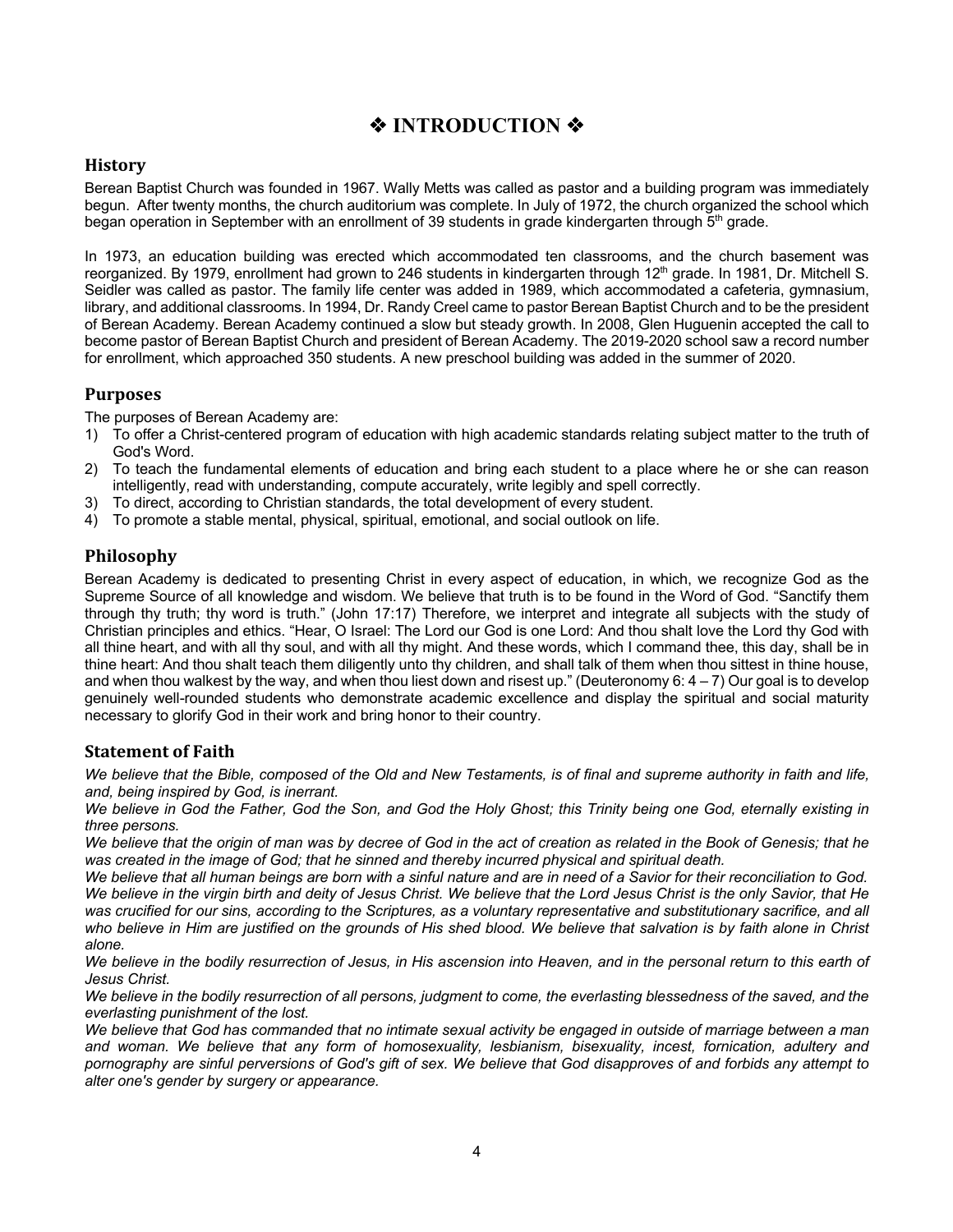# **Patriotism**

Berean Academy's domestic students will be expected to say the pledge of allegiance to the United States flag.

## **Accreditation**

Berean Academy is accredited by the Tennessee Association of Christian Schools (TACS) and by Cognia, and the academy is Agency Approved by the State Department of Education.

## **School Affiliations**

Berean Academy is a member of the American Association of Christian Schools (AACS) and the Tennessee Association of Christian Schools (TACS).

## **Notice of Non-Discrimination**

Berean Academy admits students of any race, color, national and ethnic origin to all the rights, privileges, programs, and activities generally accorded or made available to students at the school. It does not discriminate on the basis of race, color, national and ethnic origin in administration of its educational policies, admission policies, finances, athletic, or other school-administered programs.

## **Personnel**

The faculty of Berean Academy is composed of dedicated teachers who believe that teaching in a Christian school is a special calling. All staff members are born-again Christians with a sincere love for children.

## **School Board**

The school board of Berean Academy is responsible for all policy decisions for the school. It is appointed by the deacons of Berean Baptist Church from membership of the church. It also includes the pastor and administrator.

## **School Hours**

School hours are from 8:05 AM until 3:05 PM. Students who stay after 3:05 PM will be supervised until 3:30 PM at which time they will be taken to after school care.

## **Office Hours of Operation**

The school office is open Monday through Friday from 7:45 AM until 4:00 PM on school days and from 9:00 AM to 2:00 PM during the summer.

## **Campus Visitor Policy**

Anyone desiring to visit a classroom for any reason must first stop by the school office and scan in with a valid driver's license. They will be asked to wear a visitor's tag, and they must check out through the office. Parents' and visitors' cooperation in this matter is essential to help maintain order and safety in our school.

Berean Academy is a closed campus. Those who are not students or employees of Berean Academy may not roam freely around the facilities. If someone wishes to visit on campus, he/she should check in at the office and receive a visitor's pass. To gain entrance into the school building during the school day, visitors must press the intercom button at the main entrance to request entry from school personnel. Guests must consider our dress code and wear appropriate attire.

Students may not have visitors (other than immediate family) at lunch except for special occasions. On these special occasions, arrangements should be made in advance with the office. All visitors and parents must sign in at the office and receive a visitor's pass. Alumni may visit during lunch.

Parents, please check with the office if you need to see your child or a teacher. The office will make the contact for you. Please do not go to the classrooms.

# **Chapel**

All grades attend chapel once a week. Elementary and secondary students attend chapel separately.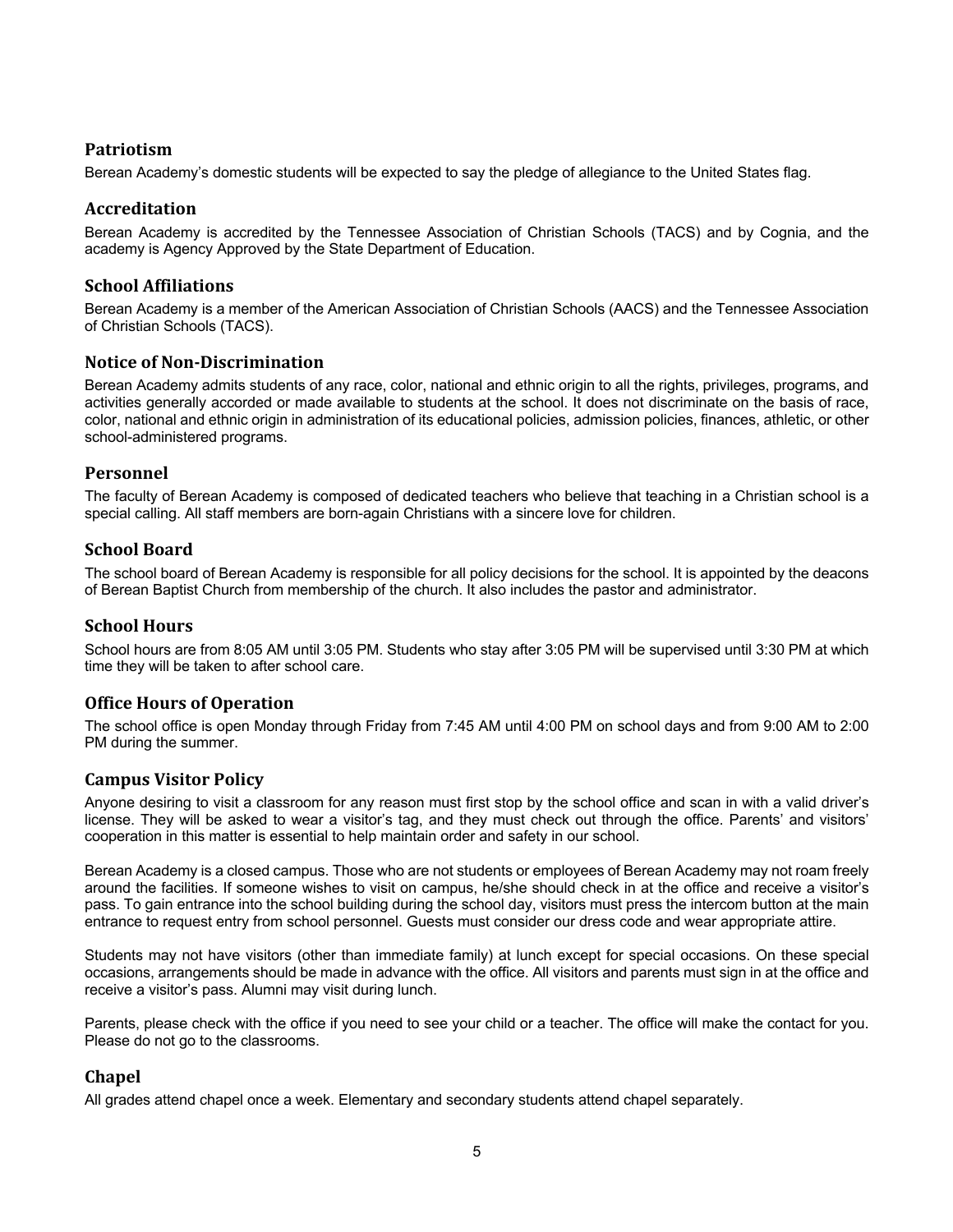# $\div$  ADMISSIONS  $\div$

# **Admission Policy**

Requirements:

- 1) Students must be able to work on grade level in a traditional classroom setting.
- 2) New students entering grades 9 -12 must have two references.
- 3) New students entering grades 7-12 must have an interview with the administrator/principal.
- 4) Applicants in grades 1-12 will be notified by letter of their admission standing.

Procedure and paperwork:

- 1) a current transcript of grades and achievement tests
- 2) a conference with the parents
- 3) a conference with the prospective student in grades 7-12
- 4) a Tennessee immunization record marked complete for the appropriate grade level
- 5) a medical examination signed by a physician (new students)
- 6) a signed statement that parents have received and read the rules and guidelines of the student handbook
- 7) entrance testing (to be scheduled with the school office)
- 8) copy of official birth certificate
- 9) signed cardiac arrest and concussions awareness forms

Berean Academy reserves the right to deny admission to any student who may not be in the best interest of its educational philosophy or student body's spiritual, emotional or physical welfare. Berean Academy will not knowingly admit nor retain any student who uses tobacco or vaping products, drinks alcohol beverages, uses illegal drugs, engages in a sexually promiscuous lifestyle, is married or is pregnant. Students at Berean Academy must be under 20 years of age.

## **Withdrawal Procedure**

All withdrawals from school must be arranged through the school office and all necessary fees, books, and athletic uniforms must be turned in. Attendance in any portion of a month requires payment of that month's tuition. All records will be held until all accounts are current.

## **Immunization Policy**

The school follows the Tennessee Department of Health guidelines in regard to immunizations.

## **Physical Examinations**

Physical examinations are required for all first-time students before entry into school. Sports physicals are required before participating in team sports.

## **Communicable Disease Policy**

Berean Academy desires to maintain a healthy school environment by instituting controls designed to prevent the spread of communicable diseases. While it is not our desire to discriminate against any student, the need for protection of the entire student body is crucial. Therefore, any student at Berean Academy or any student who seeks to enroll who is diagnosed to be carrying any communicable or potentially lethal disease may not be given opportunity to remain or become a student. The concern is twofold: one that other students not be infected, and two, that the students in question not become infected with other diseases transmitted by fellow students or others within the student body. Serious consideration for admission or continued attendance will be based on information provided by healthcare professionals.

# $\diamond$  **FINANCES**  $\diamond$

## **Tuition**

See the school office for specific details. Tuition payments are due on the monthly date(s) established by the school for ten months beginning in August and ending in May. After 30 days of delinquency, your child may not return to school unless special financial arrangements are made through the administrator and school board. The August payment must be made on time. There will be no 30-day delinquency period for August.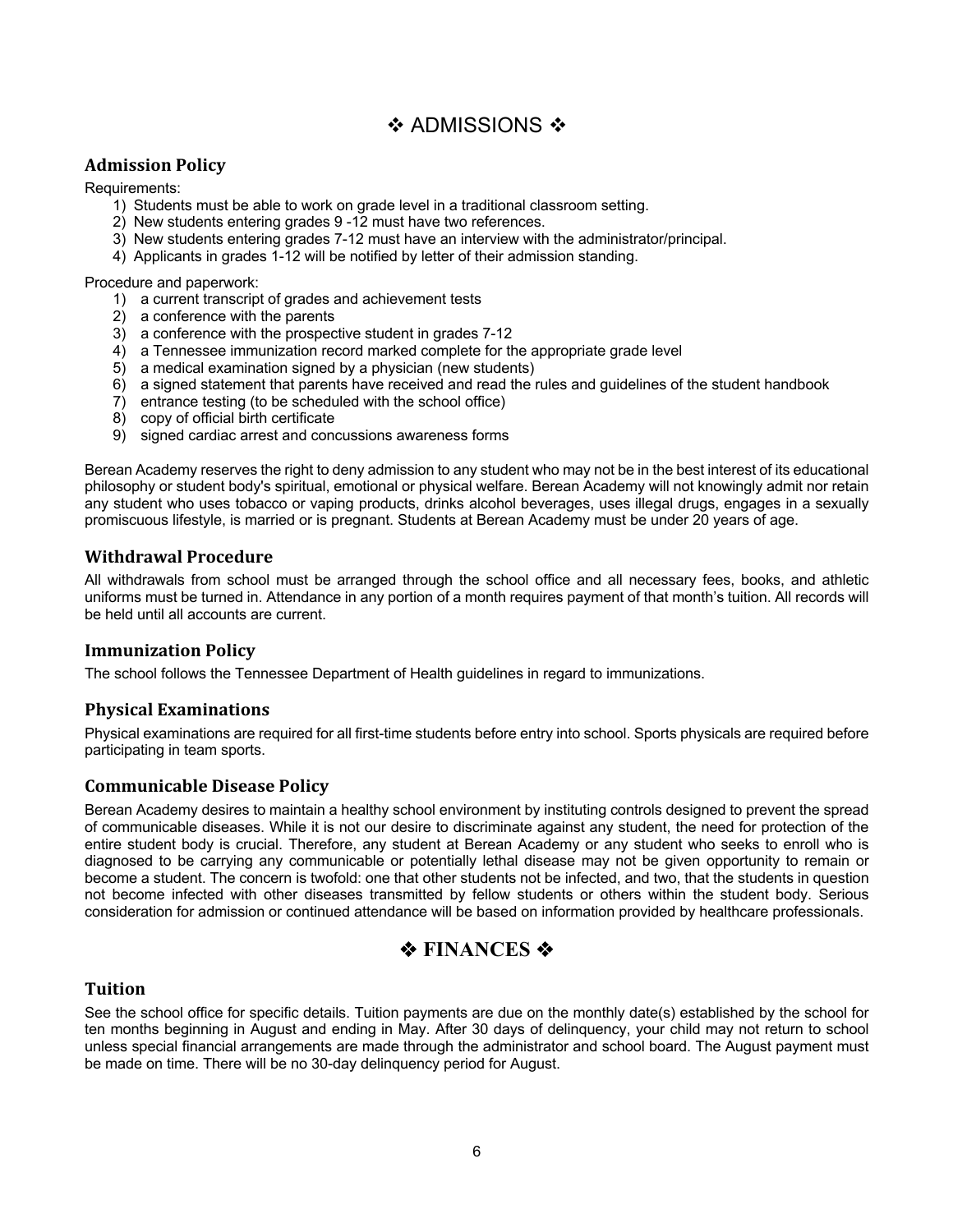Policies and Procedures for Delinquent Accounts

Berean Academy believes parents or guardians have a moral duty to pay all tuition and fees as in a timely manner. It is the parent (s)' or guardian (s)' responsibility to contact the school in advanced to make alternate arrangements should they be unable to meet their financial obligations on the dates due, or their account will be in default. If an account reaches 31+ days past due, guardians will be contacted by the school with an explanation of their account details. If an account reaches 61+days past due, Berean will disable family access to its online school management program (Sycamore Education). In addition, 61+ day delinquent accounts will not be permitted to incur further debt, including, but not limited to, lunchroom items. Berean may notify parent (s) that the student (s) will no longer participate in extracurricular activities, including sports and fine arts unless the parent (s) have met with an authorized school representative to discuss payment arrangements. If an account reaches 90 days past due, the school will notify parent (s) that the student (s) may no longer attend class until such time as the balance is brought back to current (or within a 31-60 day past due balance). Any payment made must be applied to past due charges before being applied to current charges.

Berean Academy partners with FACTS Management Company to help manage tuition payment programs. School families register with FACTS through a brief online enrollment process. The link to access the FACTS registration page may be accessed by visiting the school homepage at http://www.bereanacademy.net and clicking on the FACTS icon. From this site, families will create login credentials, choose a payment plan, and enter payment information.

The fee for enrolling in FACTS is determined by the chosen payment option. Families may choose a bi-monthly, monthly, semi-annual, or annual payment plan. These are annual fees per family – not per student.

Payments are processed through a secure electronic funds transfer. Automatic payments can be made from a checking or savings account or from a variety of credit cards. Families can choose to have email reminders sent in advance of payment due dates, if preferred.

Parents may check their personal online accounts anytime to view payment history, the next scheduled payment, or make a payment online.

## **Late Charges**

Past due accounts will be charged late fees. Report cards and official transcripts will be held for those families with outstanding balances in tuition.

## **Registration Fees**

This fee is paid at the time of application and is not refundable. Exception: If the child is not accepted by the school as a student, the registration fee will be refunded. Please note that if the registration fee is paid on or before the early registration deadline, \$200.00 will be deducted from the following year's tuition. All accounts must be current to receive this discount. It is necessary to pay the registration fee in order to reserve a place for the next school year. Places for current students will not be held after March 1 if the registration fee is not paid.

## **Other Fees**

| K5 Graduation         | \$30                         |
|-----------------------|------------------------------|
| 12th Grade Graduation | \$85 (includes caps & gowns) |
| Art Fee               |                              |
| $6th - 8th$           | \$20                         |
| $Qth - 12th$          | \$40                         |
| Sports Fee            | \$30 per sport               |

## **Referrals**

A credit of \$100.00 toward the next year's tuition is given to current students for referrals made to Berean Academy. The referred student must be accepted and enrolled in the school before the credit is applied to the current student's account. The family making the referral must fill out a referral form which is to be signed by the referred family at the time of registration.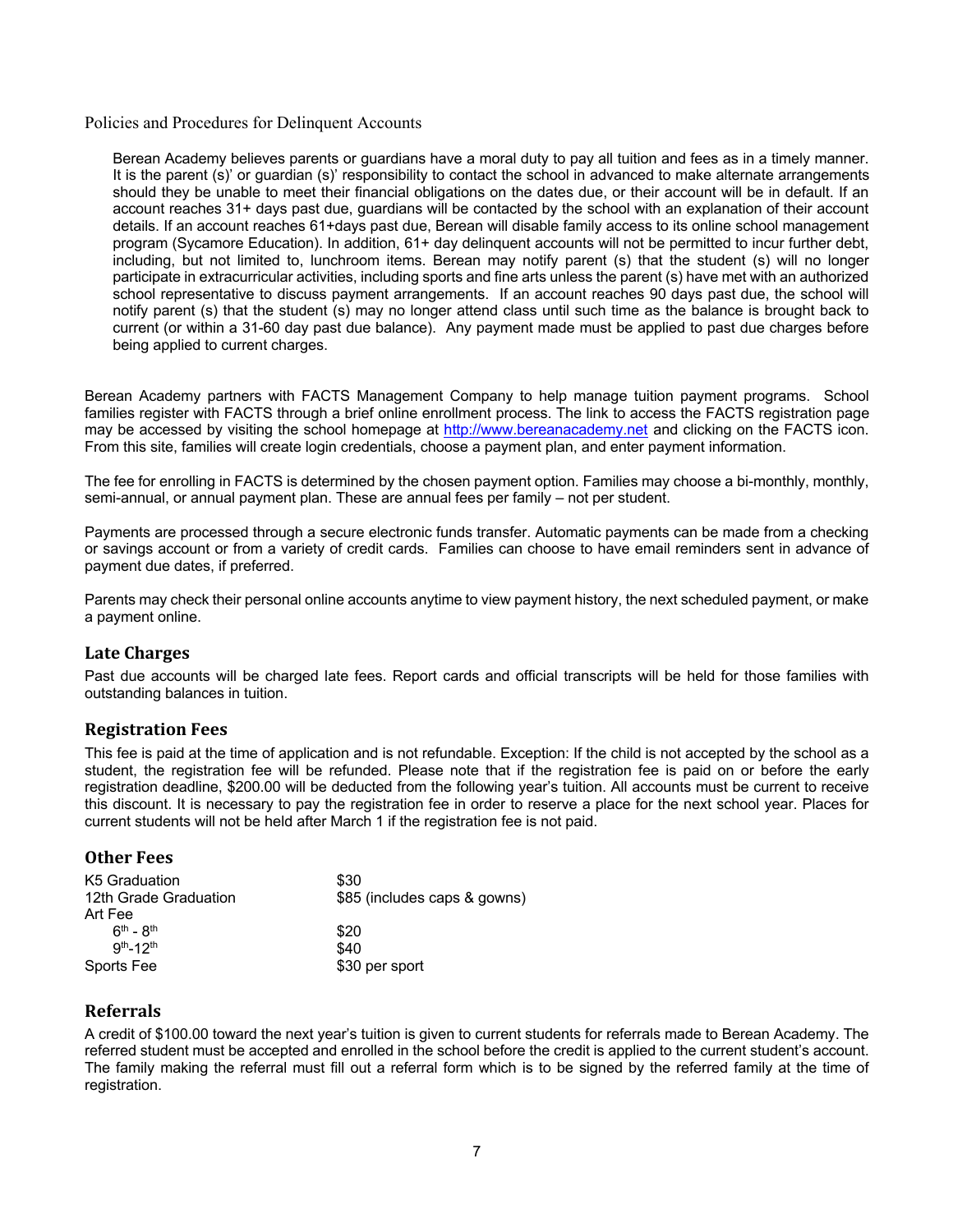# **Before and After School Care**

- 1) Before and after school childcare is available (on regularly scheduled school days) for students currently enrolled at Berean Academy.
- 2) Before School Care: Our official morning care begins at 7:00 AM.
- 3) After School Care: After School Care hours are from 3:30 PM until 6:00 PM. The cost is \$3.50 per hour; however, any parent who arrives after 6:00 PM to pick up their child will be charged \$2.00 for every five minutes, thereafter. This service is provided strictly for our school families. Parents who make use of this service must maintain a prompt schedule for picking up their children. All students must go to car lines after school. At 3:30 PM, students who remain must go to daycare or be at a supervised practice. They may not remain on campus unsupervised.

# *<b>* ATTENDANCE ❖

# **Tardiness**

School begins at 8:05 AM; therefore, a student is late if he/she arrives in classrooms after 8:05 AM. Tardiness disrupts the entire class in addition to affecting the late student's school routine and academic progress. When a student arrives after 8:05 AM, he/she must report to the office or other designated area. He/she must bring a legitimate, written excuse in order to have an excused tardy. If a 7<sup>th</sup>-12<sup>th</sup> grade student receives three unexcused tardies during a nine-week period, he/she will be subject to a detention. If a student misses more than 25 minutes of a class, he/she will be counted absent from that class. Examples of potentially excused tardies include illness, car trouble, and extreme weather. Examples of unexcused absences include oversleeping and routine traffic.

## **Early Dismissal**

Students are not permitted to leave the school grounds during the day without permission. In elementary grades, if a student must leave early, a written note from the parents stating the reason is to be presented to the teacher before school begins. Secondary students are to turn in the written note to the school office. All parents who pick up their children for an early dismissal must report to the office, not to the students' classrooms. Parents are asked to sign out their children in the office. High school students who drive must sign out when they leave the campus before the school day ends. The only students who may leave early without written or verbal permission are seniors who have permission on file in the office. This senior privilege allows seniors to leave campus with written parental permission at the end of sixth period, provided that the senior does not have a seventh period class. Students will not be dismissed to anyone not listed on the authorization for pick up form unless the student brings a written note from the parent to that effect. Students must be in school a MINIMUM of 4 hours to be considered present for the day.

## **Absences**

Regular attendance is essential for successful achievement in school. Parents must provide a written explanation of their child's absences; this documentation must be given to the school office or other designated person before the child returns to his or her classroom.

According to Tennessee State Law, parents, legal guardians, or persons having control of a student subject to compulsory attendance have the duty to monitor the student's school attendance and require the student to attend school. If a student is absent from school for an aggregate of five (5) days during the school year without adequate excuse, then the student is subject to referral to juvenile court. For further information concerning state attendance laws, refer to Senate Bill 196, which was passed on May 9, 2017.

## **Pre-Excused Absence**

In the event of a planned absence, parents are asked to notify the school at least one day prior to the scheduled absence. This will assist teachers by giving them some notice to arrange a list of assignments and due dates for the student.

## **Absences Due to School Activities**

A student who misses class because he/she is a participant in an official school sponsored activity will not be considered absent from school.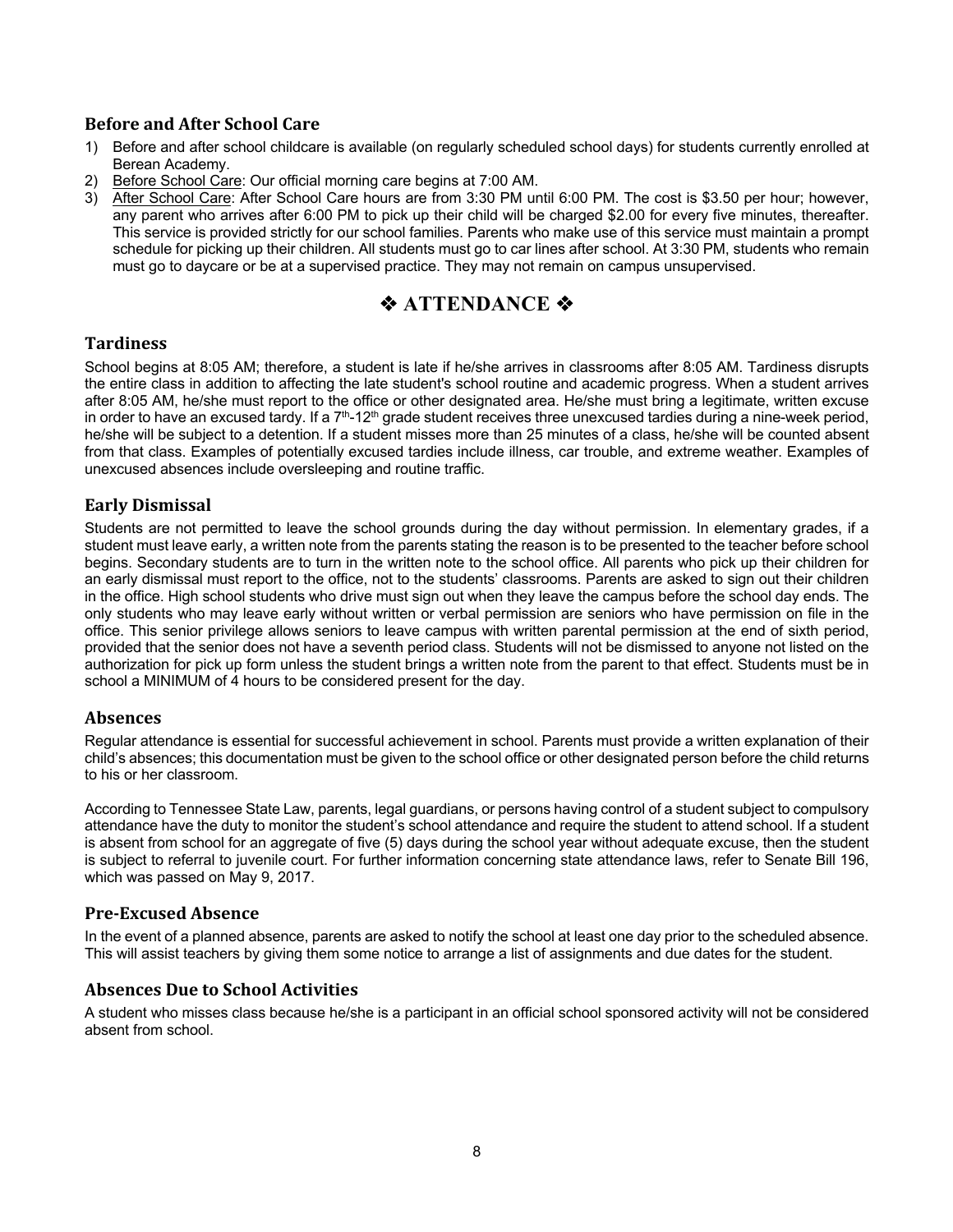# **Assignments Related to Absences**

- 1) A student will have twice the number of days absent to make up work assigned during the absence.
- 2) For pre-planned absences, any long-term assignment that was given one week or more prior to the absence is to be turned in before the student leaves, i.e. compositions, book reports, term papers. Each day absent is a late day.
- 3) If a student is scheduled to leave school early due to a school activity, homework assignments are to be turned in that day and new assignments for missed classes are to be obtained.
- 4) Homework assigned before an absence is due when the student returns to classes. (The extent of required homework is at the discretion of individual teachers due to the varying needs of each class.)
- 5) If a student is absent on the day a test is given, the student is expected to take the test on the day the student returns to school. If the student elects not to take the test on schedule, the test score will be assessed a 10-point late penalty. If a student's absence involves missing initial instruction (not necessarily a review) over testing material, the student will have twice the number of days absent to make up the missed test. Students must take responsibility for assignments and being prepared for assessments.

## **Unexcused absence**

Absences that do not meet any of the criteria for the preceding categories are rendered unexcused. An unexcused absence may require the student to receive a daily grade of "60" in all subjects missed that day, and any missed tests to be taken with a 10-point penalty. The administrator will determine the specific consequences.

# **15-Days Absent per Semester**

Students who miss 15 days of a course in a semester may not receive credit in the affected course. If a student exceeds 15 absences in a course, the additional absences require a written explanation from a physician or special permission to attend the funeral of an immediate family member. If exceptions are approved, students who miss more than 15 classes in a semester must enroll in the Extended Academic Term to validate their grades in the affected courses. Please refer to the Extended Academic Term section in this handbook for more information about this program.

All elementary and secondary students are considered absent if they arrive at school later than 11:35 AM or leave school before 11:35 AM. If a secondary student misses more than four classes in a day, the student's attendance will be recorded as a full day's absence.

# **◆ DISCIPLINE / BEHAVIOR GUIDELINES ◆**

# **General Discipline Policy**

The administration expects students at Berean Academy to maintain high standards of behavior at all times. Attendance at Berean Academy is a privilege – not a right. When a student conducts himself/herself in a manner not supportive of the general principles and philosophy of Berean Academy, he/she may lose the privilege of being a student at Berean Academy. The administration places much confidence in the judgment ability of godly, Spirit-filled teachers to help make such decisions.

By following the line of authority noted below, a student or parent will have questions answered and concerns addressed regarding a disciplinary procedure or method.

First step: Talk with the student's teacher. Second step: Meet with the principal/supervisor or the administrator.

Disciplinary measures will be administered according to the offense and according to policy and may include detention, loss of privileges, suspension or expulsion. It is ultimately the parent's responsibility to assure that the child is obedient and respectful and manifests a Christian attitude in school.

# **General Conduct Rules**

- 1. There is to be no running in the hallways (safety reasons).
- 2. Students are to be quiet in the hallways in consideration of other classes being conducted.
- 3. Students are not to touch the walls, bulletin boards, or art displays. This will help keep our school clean and inviting to everyone.
- 4. There is to be no loud talking, playing or horseplay in the restroom.
- 5. Unless students are with a teacher, they are not to be off their immediate floor without a pass. The pass is to be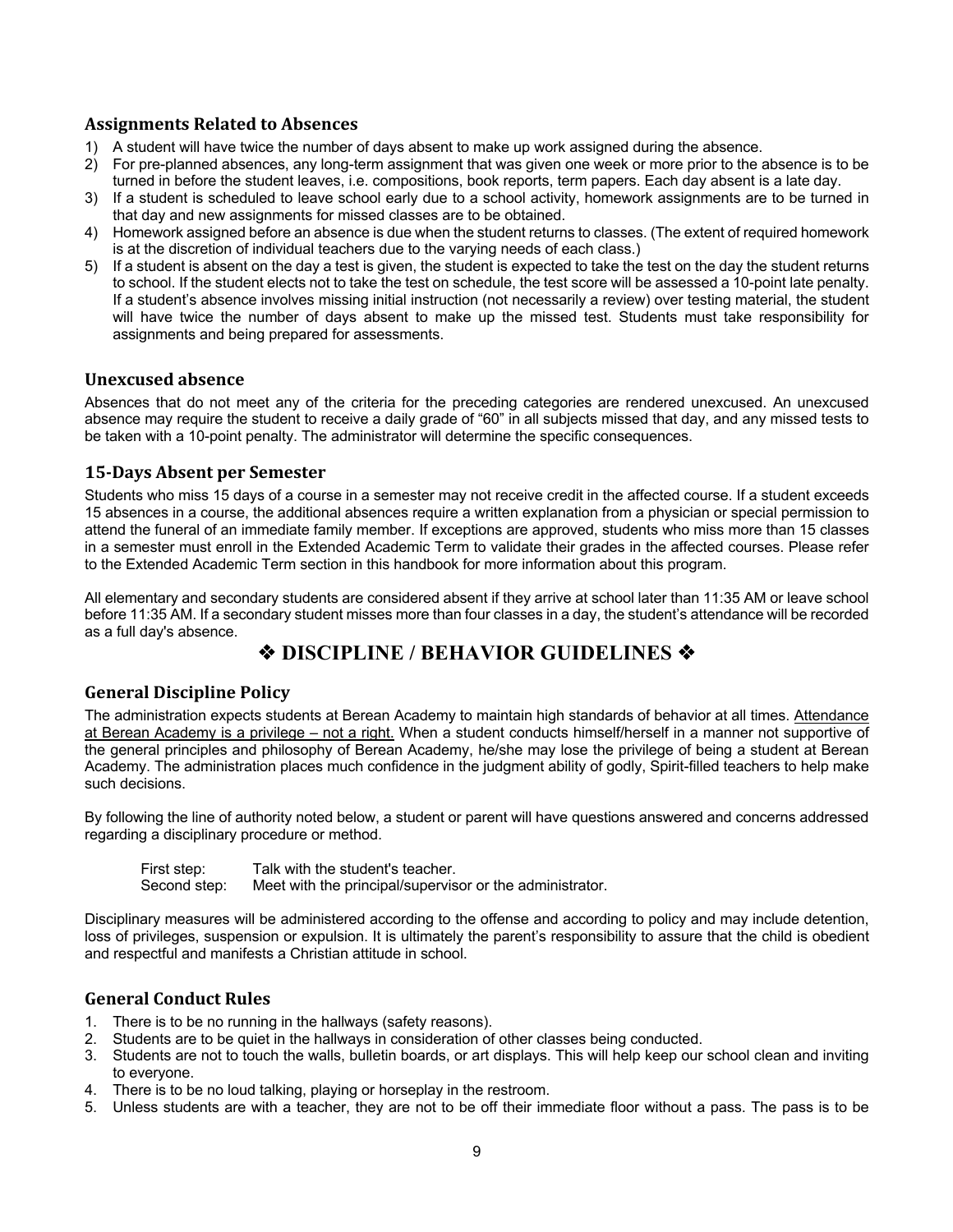carried in the student's hand so that it can be easily seen by teachers or staff. Secondary students must sign out and in when leaving and entering a classroom.

- 6. Students should follow directions the first time.
- 7. Students should keep hands, feet, bodies, objects, and negative comments to themselves. Self-control is encouraged and expected.
- 8. Students should always address and reply to teachers with the utmost respect. Students should always address the faculty or any member of the administration as Mr., Mrs., or Miss respectfully.
- 9. Mocking, mimicking, sassing, or publicly confronting or arguing with a teacher is considered a serious offense, and will not be tolerated.
- 10. Willful damage to or destruction of school property will not be tolerated. Sitting on desks, carving and defacing desks, eating in restricted areas, throwing an object, littering, etc., are not permitted. All damage must be paid for whether accidental or intentional. If any damage to school property is witnessed, the student (or students) should immediately report the incident to the office.
- 11. Gum chewing is not allowed in any building during school hours and is never allowed in the auditorium.
- 12. Cameras may not be used by students (7:30 AM 3:30 PM) without written faculty permission.
- 13. A student may be dismissed or expelled from school or asked not to return the following year if he/she is out of harmony with the Statement of Faith, determined in the sole discretion of the administration. Readmission considerations following dismissal will be determined on a case-by-case basis.

# **Personal Technology Devices (PTDs)**

Students may bring their own personal technology devices (mobile phones, tablets, etc.) to school at their own risk. The school is not responsible for any loss or damage that might occur to these personal items. Furthermore, students must abide by the following rules concerning personal technology devices.

- 1. Students are responsible to secure and care for their own PTDs.
- 2. Students may use their PTD's before school, between classes, during lunch, and after school.
- 3. Students may not use their PTD's during classes, unless their teachers allow use for a specified activity.
- 4. Students must place their PTD's on their teacher's desk before leaving the classroom during a class period.
- 5. PTD's should not be heard at any time during the school day. Earphones may not be used without administrative permission.
- 6. Students may not use any PTD's camera (still or video) without permission from the administration or faculty member.
- 7. Students may not use their PTDs in bathrooms or locker rooms.
- 8. Students are responsible for all communication sent or received on their PTDs and cannot expect any privacy concerning any content on these devices. The administration has the right to review the content on any student's device upon request. If a student receives inappropriate communication on their device, the student should notify a staff member as soon as possible.

Students who violate these rules will at a minimum receive disciplinary referrals. If personal technology devices are used to commit a major offense, greater consequences will be issued. The administration reserves the right to prohibit offending students from using their personal technology devices at school.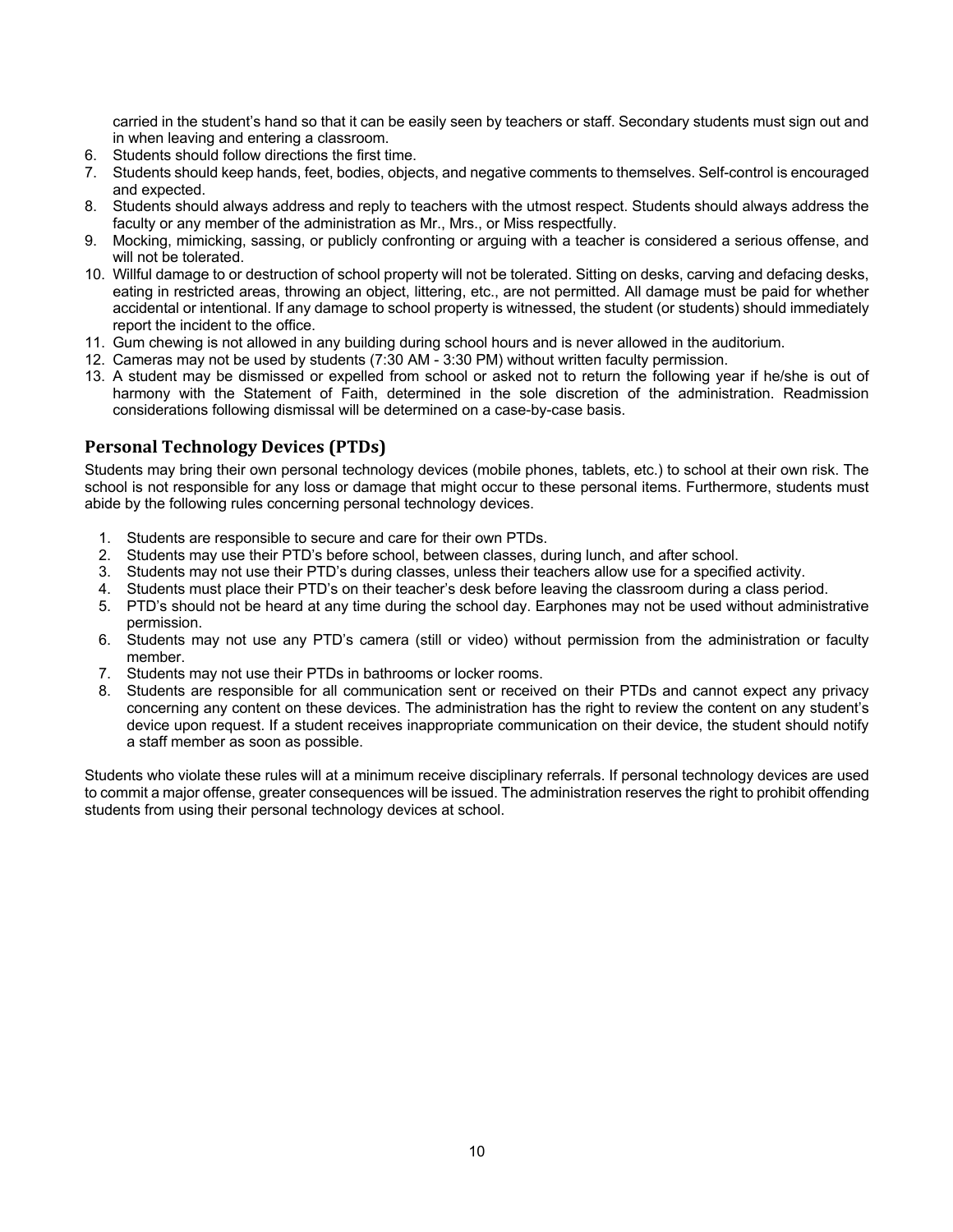# **Elementary Discipline**

In addition to general school discipline policy, elementary teachers have developed individualized classroom management plans which may be obtained from them on Orientation Day. These plans explain the rules as well as the positive and negative consequences incurred in a particular classroom.

Parents are notified if there is a pattern of inappropriate behavior or if a serious offense occurs. The administration is in charge of detentions and suspensions. If a student receives an out-of-school suspension, he/she will receive a failing grade of a "60" in each course for the day. If a student receives an in-school suspension, the family will be required to pay a \$75 fee for each day of in-school suspension. Offenses that could lead to immediate suspension include harassment, disrespect, stealing, fighting, skipping class, profanity, vulgarity, pornography, and obscene gestures.

Consequences for major offenses committed by elementary students are as follows:

| 1st offense | warning from teacher, report to principal |
|-------------|-------------------------------------------|
| 2nd offense | home detention                            |
| 3rd offense | suspension or expulsion                   |

In general, the elementary (grades1-5) disciplinary tool is missing varying amounts of recess. "Minutes" may be given for a variety of offenses. Parents are notified if a child gets 20 minutes any time during a week. If a child gets 35 minutes during a week, he/she is sent to the principal and parents are notified.

- 1st offense First time to get 45 minutes in one week or receiving 35 or more minutes in three weeks: possible oneday home detention
- 2nd offense Second time to get 45 minutes in one week or receiving 35 or more minutes in six weeks: one or twoday home detention
- 3rd offense Third time to get 45 minutes in one week within same semester or receiving 35 or more minutes in nine weeks: may be expelled

## **Middle and High School Discipline**

While discipline is basically positive training in the right direction (Proverbs 22:6), there is also a negative side of correction. The teacher is therefore given the responsibility to enforce classroom regulations in a manner which is in accordance with Christian principles and discipline as set forth in the Scriptures and which complies with the code of Berean Academy.

It is important for parents and teachers to cooperate fully with one another. Anything said or done which eliminates the respect and confidence for either the home or school will harm the child. When there is a misunderstanding, even a note can clear up the difficulty. If the problem remains, the parent should feel free to consult the principal.

In an effort to hold true to our philosophy, the school's secondary student discipline system is vitally linked to communication between the school and the home. That is why we use a referral system of discipline. Since most misbehavior involves minor offenses that do not necessarily call for a serious consequence from the school, our discipline system is designed to inform parents of their children's minor misbehavior with a disciplinary referral form.

The referral system is designed to accomplish two objectives. First, the referral informs parents of the offense and allows the parents to discipline their children as they see fit. In essence, the school is referring a child to his parents. Secondly, the referral serves as a record for the administration to document repeated misbehavior.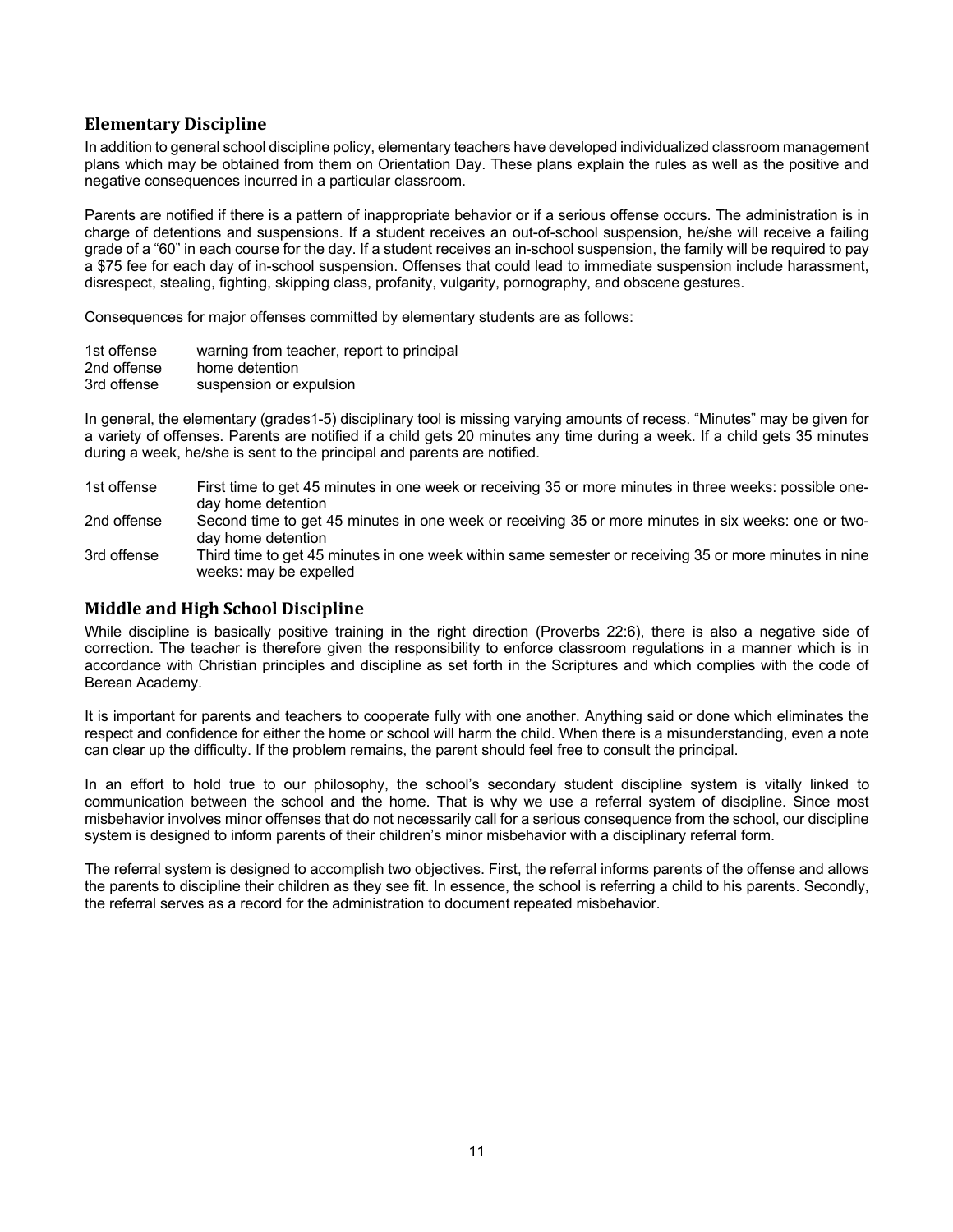#### **Minor Offenses**

Each time a student commits a minor offense, a faculty member will issue a referral. A copy of the referral slip will be sent to the child's parents either by e-mail or student delivery. Consequences enforced by the school for the accumulation of disciplinary referrals are as follows:

Minor Offenses include…

- □ Communication without permission
- □ Eating at inappropriate times or locations/Chewing gum
- q Inappropriate responses
- q Irresponsibility (late/unsigned papers, unprepared for class, incomplete homework, messy lockers, etc.)
- □ Tardiness to class, outside of class without permission
- q Disrespect to peers
- $\Box$  Inappropriate behavior (disturbing class, horseplay, unsafe actions, etc.)

Note: some disciplinary offenses listed above may result in more than a disciplinary referral sent to parents. Each situation will be evaluated for context and severity. If it is determined that an infraction is major, greater consequences will be enforced.

#### **Organization & Care of Lockers**

Secondary students are expected to maintain a neatly organized locker. Textbooks and other school-related items are to be neatly stored inside lockers, and locker doors are to remain closed. Students who participate in P.E. classes or have after-school athletic events may use lockers in the gym locker rooms on a first-come, first-serve basis. Students may use their own locks for gym lockers, but the locks must be removed by the end of each day.

#### **Dress Code Violations**

The first time a student receives a disciplinary referral for being out of dress code, there is no additional consequence. Subsequent dress code violations will result in lunch detentions. Depending on the nature and severity of a dress code violation, students may be sent home or be allowed to call home for appropriate clothing.

#### **Major Offenses**

The circumstances of each major offense will be considered by the administration to determine the extent of the consequences. The following list indicates the **possible** c**onsequences** involved for the offenses. If the circumstances warrant more severe consequences, the administration reserves the right to invoke more serious consequences up to expulsion.

**Minimum Maximum**

| <b>Offense</b> |  | <b>Consequences</b> |           |
|----------------|--|---------------------|-----------|
| $\Box$         |  |                     | expulsion |
| $\Box$         |  |                     | expulsion |
| $\Box$         |  |                     | expulsion |
| $\Box$         |  |                     | expulsion |
| $\Box$         |  |                     | expulsion |
| $\Box$         |  |                     | expulsion |
| $\Box$         |  |                     | expulsion |
| $\Box$         |  |                     | expulsion |
| $\Box$         |  |                     | expulsion |
| $\Box$         |  |                     | expulsion |
| $\Box$         |  |                     | expulsion |
| $\Box$         |  |                     | expulsion |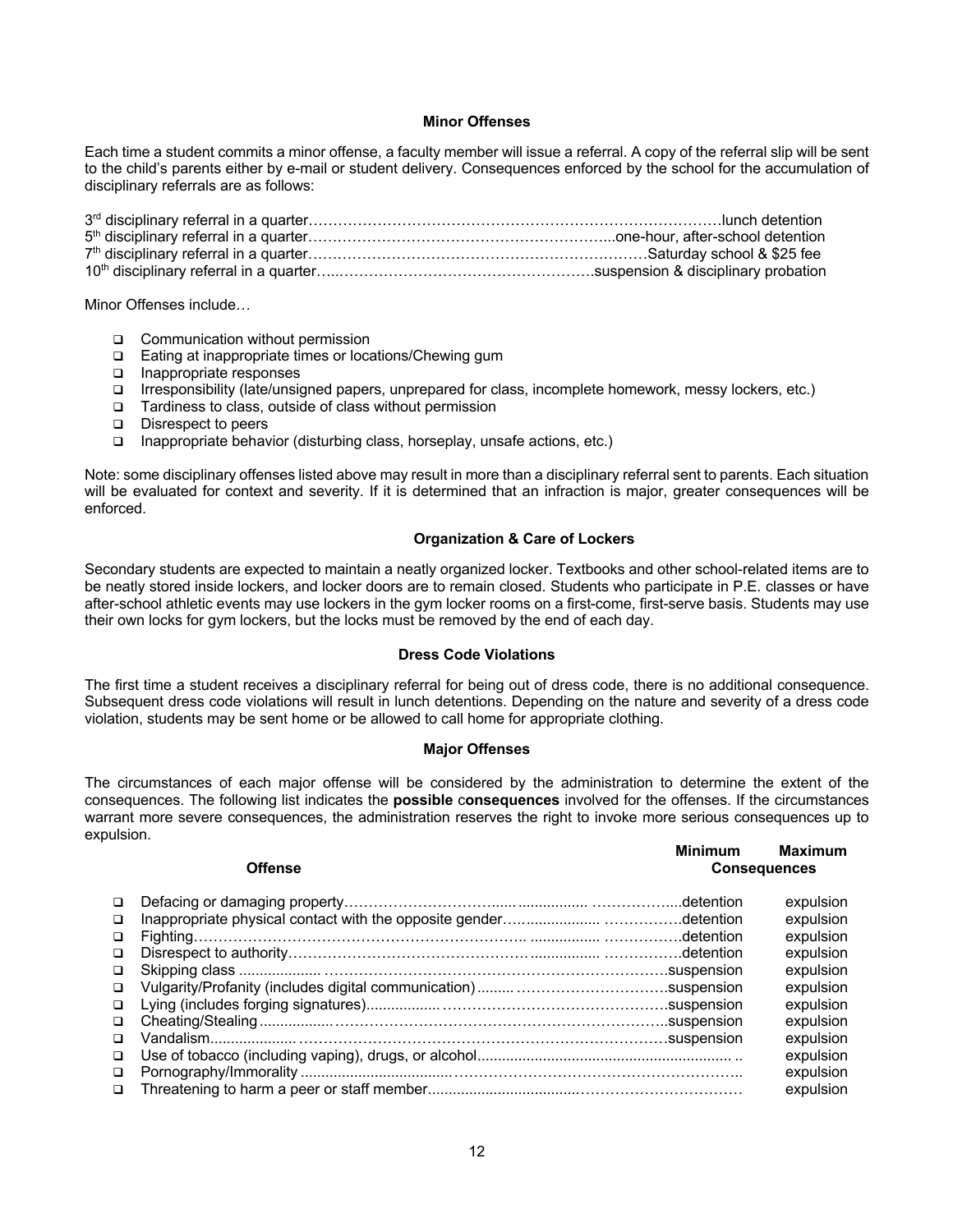Berean reserves the right to bypass the discipline system and expel or suspend any student if determined necessary. Furthermore, students may be subject to disciplinary consequences for committing major offenses whether they occur on or off campus, regardless of whether school is in session.

# **Physical Contact/Immorality**

Demonstrations of romantic involvement between students on school property are forbidden. Behavior should be above reproach.

In accordance with the school's statement of faith and in recognition of Biblical commands, no immoral conduct will be tolerated. The Bible strictly forbids such conduct which includes immoral actions as well as advocating for sinful behavior. The following will not be tolerated in any form and will constitute grounds for expulsion: any actions or identifying statements concerning the change of one's gender, fornication, adultery, homosexuality, lesbianism, bisexuality, or pornography. (Gen. 2:24; Gen. 19:5, 13; Gen. 26:8-9; Lev. 18:1-30; Rom. 1:26-29; 1 Cor. 5:1; 6:9; 1 Thess. 4:1-8; Heb. 13:4).

#### *Definition of "immoral act"*

Bodily contact, actively undertaken or passively permitted, between members of the opposite sex or members of the same sex for the purpose of satisfying sexual desires and any bodily contact that a reasonable person would understand to demonstrate a propensity or intent to engage in an immoral or homosexual act.

#### *Definition of "identifying statement"*

A statement that a student is a homosexual, bisexual, transgender, or otherwise immoral, or words to that effect or language or behavior that a reasonable person would believe is intended to convey the statement that a student engages in or has a propensity or intent to engage in immoral and/or homosexual acts.

*Examples: "*I am gay," "I am a homosexual," "I have a homosexual orientation," "I am transgender," "I identify as another gender."

Homosexual, transgender, and/or conduct, defined as acts or identifying statements, is incompatible with enrollment at Berean Academy and is a basis for dismissal. All students must be treated with dignity and respect, free of threats or harassment.

#### *Definition of "Identifying Act"*

Any act taken by a student that shows a proclivity for, agreement with, or support for homosexual behavior, transgender behavior, or otherwise immoral behavior.

*Examples:* Wearing apparel and/or accessories that shows and/or implies support for homosexual, transgender, and/or other immoral behavior. Wearing apparel, makeup, and/or accessories that are commonly associated with another gender than the student's naturally-born gender. Attempting to use the bathroom and/or locker room facilities of another gender than the student's naturally-born gender. Homosexual and/or transgender conduct, defined as acts or identifying statements, is incompatible with enrollment at Berean Academy and is a basis for dismissal. All students must be treated with dignity and respect, free of threats or harassment.

# **Disciplinary Probation**

- 1. All students who commit one or more major offenses or who habitually commit minor offenses will be placed on disciplinary probation.
- 2. Details concerning disciplinary probation will be established by the administration on a case-by-case basis.
- 3. Students on disciplinary probation may be subject to immediate expulsion, if misbehavior continues.
- 4. If accepted back in school, any expelled student will be on probation for the following semester.
- 5. A student expelled a second time will not be allowed to attend Berean Academy again.

## **Suspensions**

The administrator will determine whether or not a suspension will be an out-of-school suspension or an in-school suspension. Students who serve an out-of-school suspension will receive a failing grade of "60" for a daily grade in each class missed due to the suspension. Students who serve an in-school suspension will attend school, but will be separated from classmates and will be subject to a \$75 fee each day to cover the cost of supervision.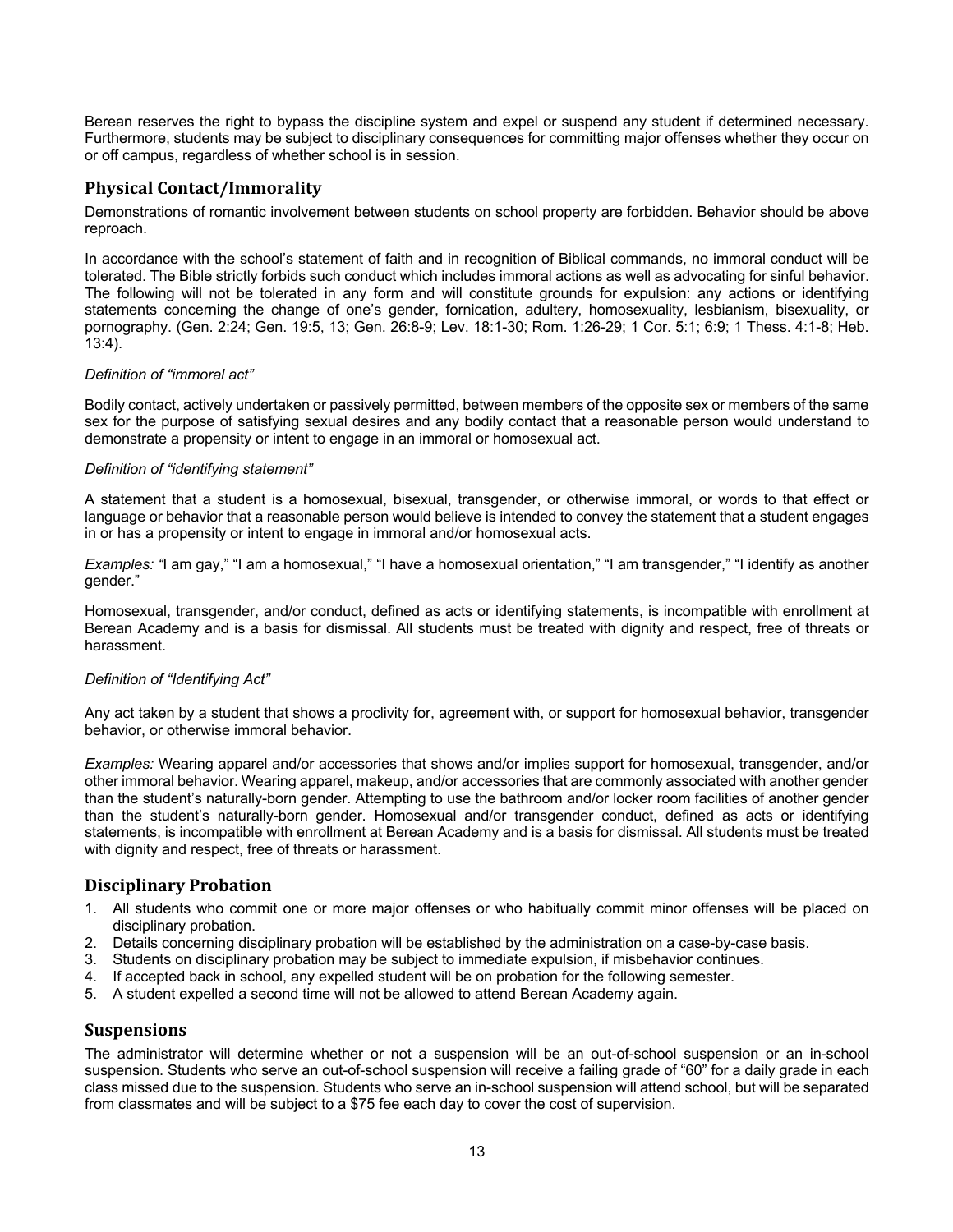# **Lunchroom Rules**

- 1. Students in Grades 1-5 may talk at the discretion of the teacher.
- 2. Students going through the lunch line are to be orderly and mannerly.
- 3. There is to be absolutely no throwing of food or other disorderly conduct.
- 4. Elementary students are not to be out of their seats without teacher permission.
- 5. Students are not to touch another student's food.
- 6. Students are to practice good table manners and to avoid any crudeness of speech or behavior.
- 7. The table is to be cleaned and the floor checked for dropped food/spills before the students are dismissed to class for grades 1-8. Grades 9-12 are to clear the tables and not leave any messes.
- 8. Students misbehaving in the lunchroom will lose their recess (grades 1-5) or receive disciplinary referrals (grades 6- 12).

#### **Playground Rules**

- 1. Line up to use any equipment No pushing or shoving!
- 2. Do not climb on top of horizontal ladder.
- 3. Swings:
	- a) No standing or "doubles".
	- b) No twisting the chains.
	- c) No running between swings or under them.
	- d) No jumping from a swing while it is still in motion.
- 4. Students may play on asphalt or grass, except when wet. Students must be within sight of teacher not behind a building.
- 5. There is to be no talking in the hallway while lining up, going out, returning, or getting drinks.
- 6. Students may not leave the playground without permission from the teacher on duty.
- 7. During inclement weather, there is to be absolutely no throwing of snowballs or ice. Rock throwing is never permitted.
- 8. When whistle blows come IMMEDIATELY and line up by classes.

## **Study Hall Rules**

- 1. The study hall is for studying, not visiting friends or recreational purposes.
- 2. The study hall teacher is to be obeyed.
- 3. The study hall must remain quiet at all times.
- 4. A student is expected to bring books with him/her to the study hall each day.
- 5. Students must sit in their assigned seats.
- 6. A student should go to the lockers prior to the study hall time.
- 7. Students may leave the study hall with teacher permission and a pass. They must sign out and in.
- 8. Tests may be taken in study hall only by special arrangement between the subject teacher and the study hall teacher.

# *I* ACADEMICS �

#### **Promotion and Retention**

Students are promoted or retained on the basis of their total preparedness to do satisfactory work at the next grade level. Age, maturity, achievement, ability, and social factors are all taken into consideration when making such a decision. Information is gleaned from standardized tests, past achievement records, parental observations, and teacher evaluation. The school administrator makes all final decisions in regard to student retention. A student who fails three or more of the major subjects (math, language arts, science, history, reading, Bible) will not be promoted to the next grade until adequate summer work is completed and there is evidence of content or skill mastery.

Middle School: Students in Grades 6, 7 and 8 will not be promoted if they fail three or more of the major academic subjects (Language Arts, Social Studies, Science, Bible and Math). Students who fail Bible, Math or English will be required to do additional summer work or attend summer school in preparation for the next level.

Senior High: High school students must repeat and pass each semester of any required or elective course in which a failing grade is received in order to receive credit for the course. Students must be enrolled in at least five credit classes each semester.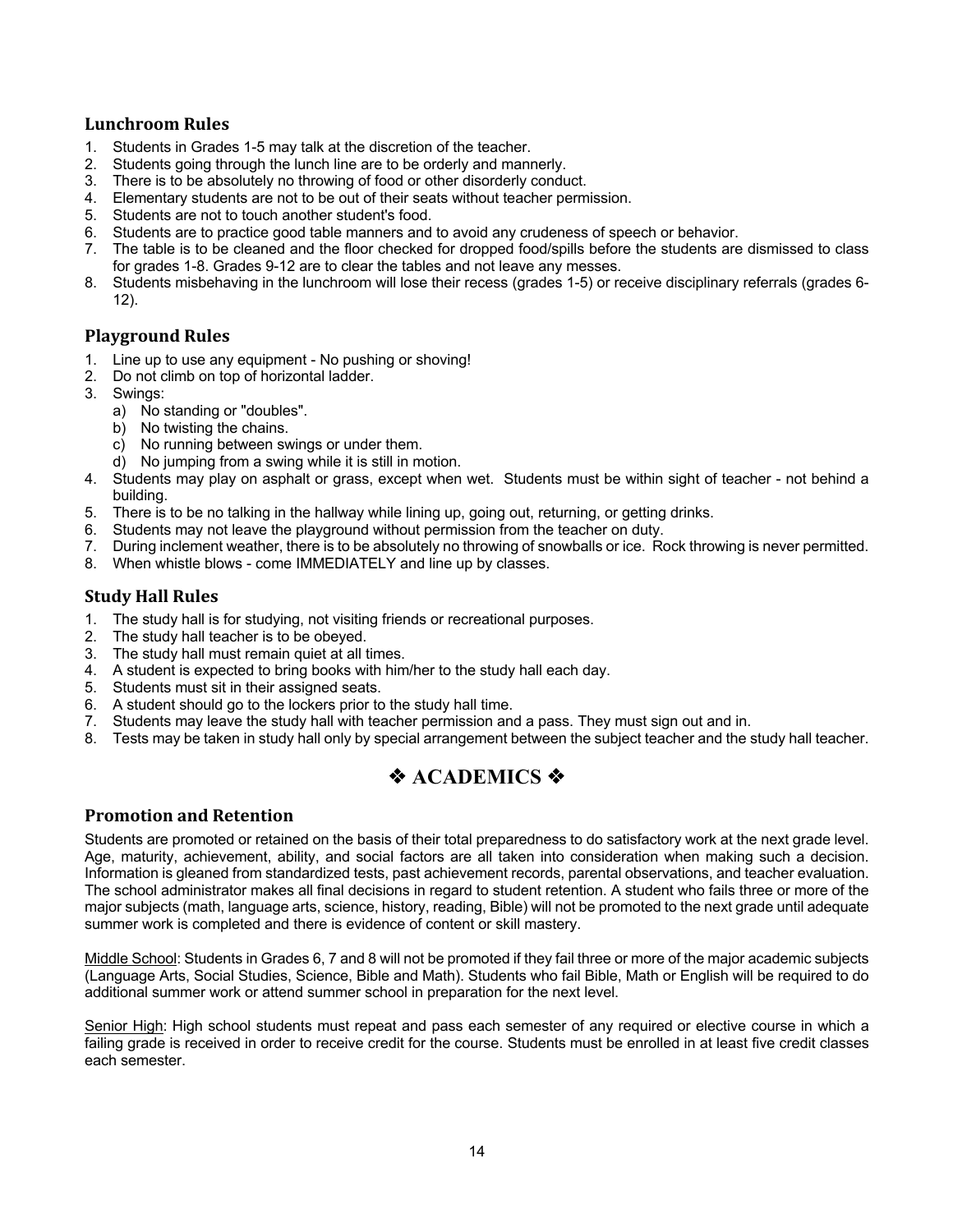# **Homework**

Homework is an integral part of the school program, and is given for several purposes:

- 1) For drill: We believe that most students require solid drilling to master material essential to their educational progress.
- 2) For practice: Following classroom explanation, illustration, and drilling on new work, homework is given so that the material will be mastered.
- 3) For remedial activity: As instruction progresses, various weak points in a student's grasp of a subject become evident. Homework following instruction is given to overcome such difficulties.
- 4) For special projects: Book reports, compositions, special research assignments and projects are some of the activities that are frequently included in the homework.

It is ultimately the parent or guardian's responsibility to assure that a child does his/her assignment.

## **Bible**

The Bible is the most important book used in the school. We will use the King James Version for testing and memorization purposes. Our goal is to integrate God's Word into all academic areas. It is our desire that our students learn to relate every area of their life to the principles of God's Word.

#### **Textbooks**

All textbooks are provided by the school. They are the property of the school and must be treated as such. Students are responsible for returning their textbooks in good condition. If books are lost or damaged beyond what is considered normal wear, the student will be charged an amount equivalent to the replacement cost of the book. All hardback textbooks must be covered by the end of the first week of school, and students should refrain from writing anything in them other than their name.

#### **Communication of Student Grades**

Parents have online access to their children's grades through Sycamore Education. Parents may access this information by following the login link from www.sycamoreeducation.com. The Academy's school ID is 1548. Parents will be issued a username and password from the school. Teachers update grades each Monday afternoon.

Report cards are sent home at the end of each nine-week grading period. Final report cards are given to parents at the end of the second semester and after all tuition and fees are paid for the entire year. Transcripts will also be withheld until all accounts are up to date.

Parent-Teacher conferences are scheduled during the fall; however, a conference can be called at any time throughout the school year as parents or teachers see a need to discuss a student's performance. Parents are encouraged to contact their child's teacher if they have any questions or concerns regarding their child's progress

#### **Grading Scale**

| $A+$ | $99-100$ | В-  | 85-86 | D  | 72-73      |
|------|----------|-----|-------|----|------------|
| A    | 95-98    | C+  | 83-84 | D- | 70-71      |
| A-   | 93-94    |     | 77-82 | F. | 0-69       |
| $B+$ | 91-92    | .C- | 75-76 |    | Incomplete |
| B    | 87-90    | D+  | 74    |    |            |

## **Exams**

Semester exams (mid-terms and finals) will be given to students in grades 6-12. These exams will include material covered during each semester.

# **Honor Roll (Grades 1-5)**

Star Honor Roll: All A's in academic subjects Honor Roll: All A's and B's in academic subjects (may not have any grades below a B on their final report card)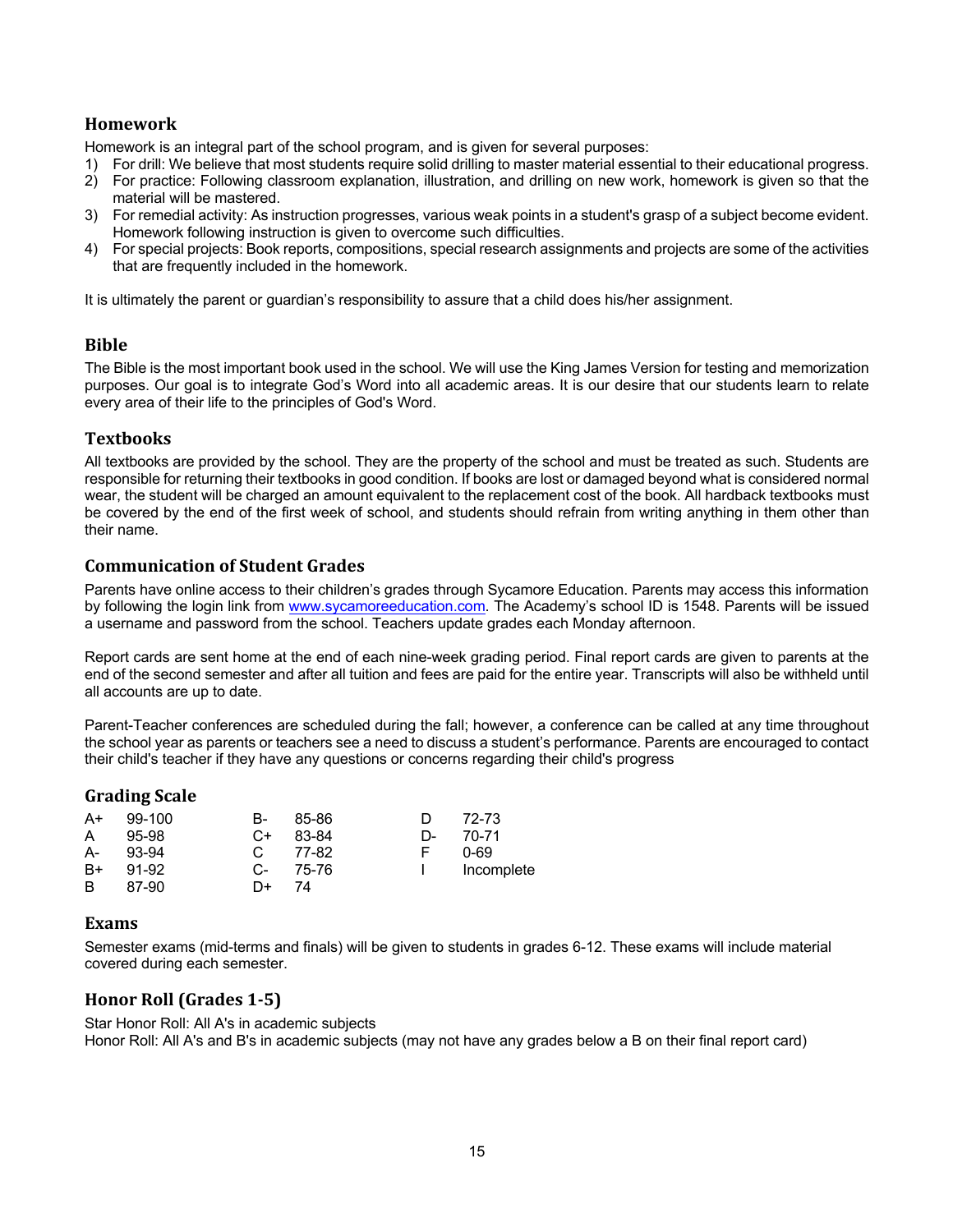# **Standardized Tests**

- The PSAT test is available to 11th grade students in October.
- The Iowa Tests of Basic Skills are administered to students in grades K5 through 11 in the spring of each year.
- The ACT must be taken prior to graduation.

# **Graduation Diploma**

Students in grades 9-12 must be enrolled each semester in at least five classes resulting in credits for graduation. The valedictorian for the class will be the student with the highest GPA; the salutatorian will be the student with the second highest GPA. The valedictorian and salutatorian must have attended Berean Academy for their junior and senior years, and they both must have taken only track one math courses including Pre-Calculus or dual enrollment math.

A minimum of twenty-two credits will be required in addition to one credit of Bible for each year enrolled at Berean Academy.

| <b>Bible</b>                                                                         | one credit for each year enrolled |
|--------------------------------------------------------------------------------------|-----------------------------------|
| Math                                                                                 | 4 credits                         |
| (Algebra 1, Algebra 2, Geometry, and a fourth higher level math course)<br>Science   | 3 credits                         |
| (Biology, Chemistry or Physics, and a third lab course)<br>English<br>Social Studies | 4 credits<br>3 credits            |
| <b>Physical Education &amp; Wellness</b>                                             | 1.5 credits                       |
| <b>Personal Finance</b>                                                              | 0.5 credits                       |
| Foreign Language                                                                     | 2 credits                         |
| Fine Arts                                                                            | 1 credit                          |
| Technology                                                                           | 1 credit                          |
| Electives (Bible courses may count as electives.)                                    | 3 credits                         |

#### **Community Service Requirement**

In an effort to encourage high school students to impact the lives of others, Berean Academy students have a community service requirement to graduate from high school. The goal of the program is to be "salt and light" in the community by serving and representing Christ to others.

Required Hours of Service: 75 hours

Volunteer services may be for a not-for-profit organization or other verified charitable cause and should be preapproved by the administration to assure its applicability to the graduation requirement. Examples: hospitals, parks, summer camping programs, animal shelters, community projects, libraries, churches, etc.

Proof of service must be in the form of a letter from the organization on letterhead stating how much time students served and a brief description of the activities. Proof of service may also be documented by the completion the Academy's community service documentation form, which is available on the school website from the school office.

Community service hours will count toward the graduation requirement beginning the summer prior to the students' freshman year of high school.

## **Honors**

High school graduates are honored as follows:

| Summa Cum laude | $3.75 - 4.0$  |
|-----------------|---------------|
| Magna Cum laude | $3.5 - 3.74$  |
| Cum laude       | $3.25 - 3.49$ |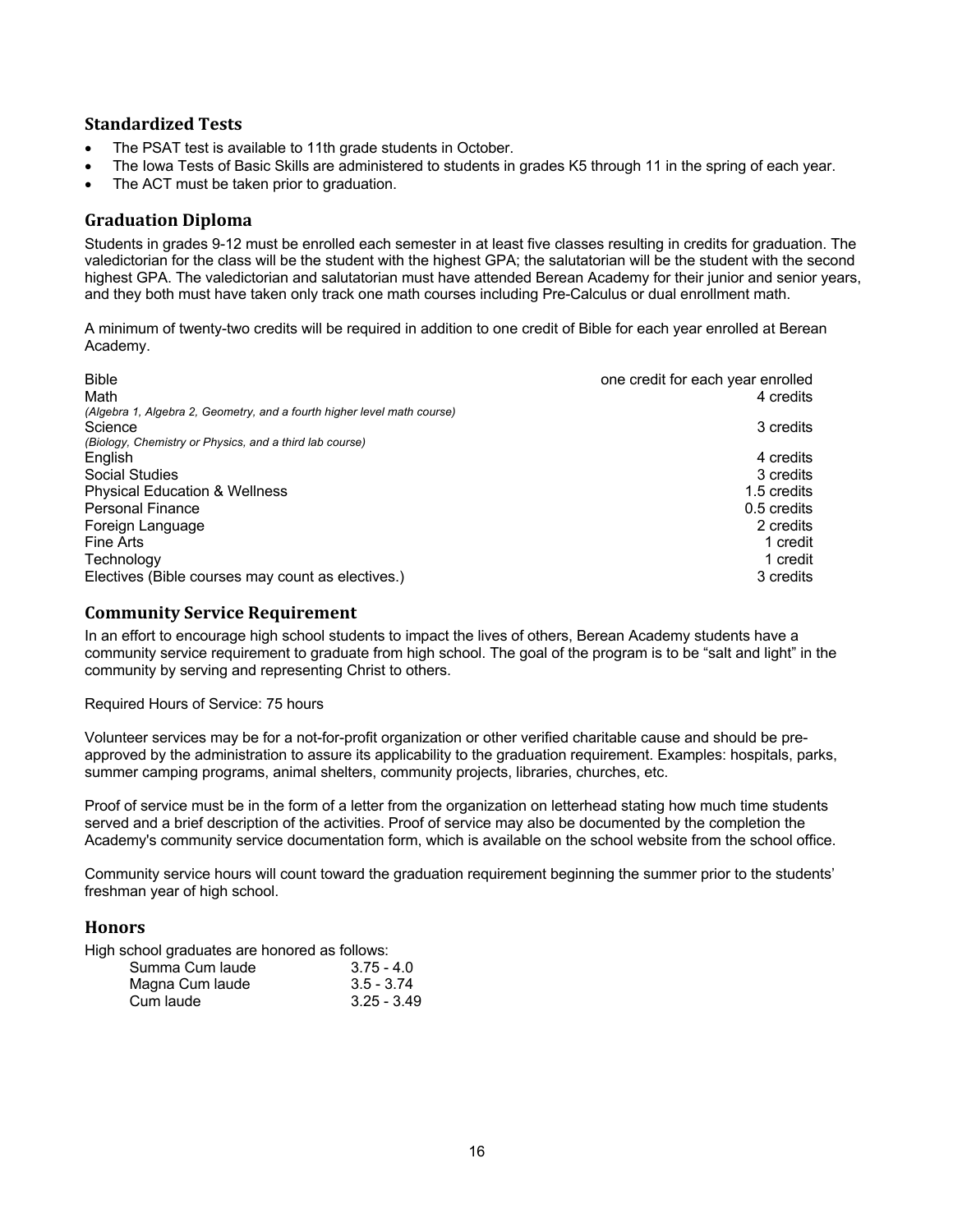# **Dropping / Adding Classes**

Permission from the administrator and parent is required to drop or add a course after enrollment. No courses may be added after the first 15 days of the semester. No courses may be dropped after the first 30 days of the current semester. After this date, a student dropping a course will receive a failing grade in that course.

# **Technology Instruction**

Students in grades 1-6 will be offered an instructional program in technology.

Students in grades 7-12 will have access to the computer lab for various projects. One credit of technology is required for graduation.

#### **Internet Use**

No student is permitted to access the Internet without signed permission on file. Anyone found to be, or to have been visiting an unacceptable site on the World Wide Web will be subject to an immediate suspension from school. Refer to the Acceptable Use of Technology Policy in the appendix.

## **Library**

Students are encouraged to take advantage of the school library. Elementary grades have library time scheduled each week and may check out books at that time. The books may be checked out for two weeks. A fine of 10 cents per school day is charged for overdue books. All lost library books must be paid for by the student. The charge will be the replacement value of the book plus a lost book processing fee of \$1.00 to cover the time utilized to purchase and process a new book.

# **Study Hall**

Study hall is offered to students as an opportunity to do class assignments or study for tests during the day. It is a supervised time that will be beneficial to the student if used wisely. To ensure all students have the same opportunity, the students are required to adhere to established study hall rules (listed in Discipline/Behavior section). Each student is responsible for following these guidelines in order for study hall to serve its purpose.

# **Field Trips**

Occasional field trips are scheduled by teachers. Permission slips (signed by the parent) must be on file for each trip.

## **Extended Academic Term**

The Extended Academic Term is an opportunity for certain high school students to extend their semester, so course grades might be raised or verified. The first category of students who may benefit from the extended academic term involves those who earned a semester average between 60 and 69 in a course required for high school graduation. These students may register for the extended academic term to continue working in the affected courses. It is possible for these students to raise their failing grades to a final grade of 70, the lowest possible passing grade.

The second category of students who may benefit from the extended academic term includes those who did not meet the attendance requirements (15+ absences in a semester) to receive credit in a core course. Students in this scenario will have their semester grades verified by averaging their grades earned during the extended term with their semester grades.

Additional information concerning the Extended Academic Term, including dates, times, and costs, will be published near the end of the spring semester.

## **Alternatives for Credit Recovery**

Students in the above scenarios (failing grades or having excessive absences) may choose to repeat the affected courses in their entirety; however, Berean Academy does not offer a traditional summer school program. So, any such alternative credit recovery programs must be pre-approved by the school administrator.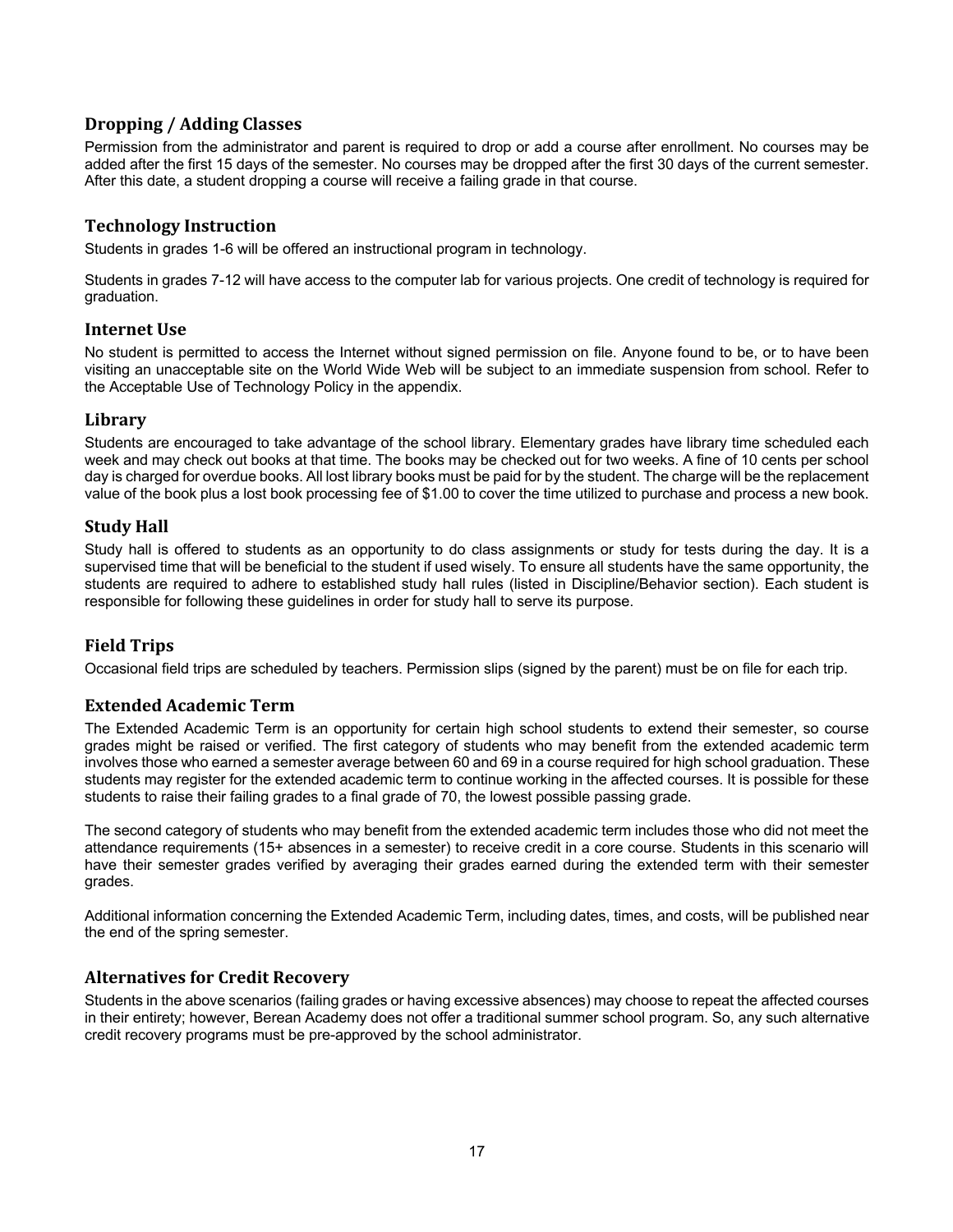# **Retest Policy**

Students in grades 6-12 may retake a test on which they earned a D or F within one week of the return of the test in an effort to make a 70. No grade higher than a 70 will be recorded for a retest.

# $\div$  PHYSICAL EDUCATION AND ATHLETICS  $\div$

#### **Recess**

Preschool through fifth grade students have scheduled, supervised, play time during the school day. Basketballs, footballs, etc. may be brought from home for use during this time. These items should be clearly labeled with the child's name. The school cannot be responsible for lost items. Recess will be held outside as weather permits. It is up to the teachers' discretion as to whether the children must wear jackets or sweaters at recess. Please send sufficient clothing with your child. Students (K3-4th grade) are not permitted to stay inside from recess.

NOTE: Playground rules are addressed under discipline/behavior guidelines.

## **Physical education (Kindergarten - 4th grades)**

Students in kindergarten – 4<sup>th</sup> grades have organized Physical Education classes at least once per week. PE uniforms are not required for these students, but students are required to wear gym shoes with non-marking soles.

# **Physical Education (5th through 12th Grade)**

- 1. Students will be required to take this instruction in grades  $5 8$ .
- 2. Students taking physical education must furnish a written excuse from a doctor when, for medical reasons, they are unable to participate on a given day.
- 3. Students will be instructed by their teacher in the Physical Education Department in regard to the school's required dress during that class. All PE students must wear gym shoes with non-marking soles.
- 4. PE is a participation class. Attendance and dressing out is necessary. If the student has a medical reason for not participating, the student may be asked to write a report as designated by the teacher. Only a doctor's note or obvious health-related disability will be accepted as a medical reason to miss PE.

## **Sports Offered**

School sports for students in grades 4-12 include:

Boys: Cross Country in the fall  $(3<sup>rd</sup>-12<sup>th</sup>)$ Soccer in the fall (coed  $4<sup>th</sup>-8<sup>th</sup>$ ) Basketball in the winter  $(3<sup>rd</sup>-12<sup>th</sup>)$ Soccer in the spring  $(7<sup>th</sup>-12th)$ Golf in the fall  $(9<sup>th</sup>-12<sup>th</sup>)$ Golf in the spring  $(6<sup>th</sup>-8<sup>th</sup>)$ Baseball in the spring  $(6<sup>th</sup>-12<sup>th</sup>)$ 

Girls: Cross Country in the fall  $(3<sup>rd</sup>-12<sup>th</sup>)$ Volleyball in the fall  $(9<sup>th</sup>-12<sup>th</sup>)$ Volleyball in the spring  $(4<sup>th</sup>-8<sup>th</sup>)$ Soccer in the fall (coed  $4<sup>th</sup>-8<sup>th</sup>$ ) Basketball in the winter  $(4<sup>th</sup>-12<sup>th</sup>)$ Golf in the fall  $(9<sup>th</sup>-12<sup>th</sup>)$ Golf in the spring  $(6<sup>th</sup>-8<sup>th</sup>)$ Soccer in the spring  $(9<sup>th</sup>-12<sup>th</sup>)$ 

## **Athletic Guidelines and Rules**

- 1) All athletes are required to have a physical examination each year before participation in sports.
- 2) Punctuality and attendance is required for all games and practices.
- 3) Students are required to be in school by 11:35 AM and attend the remaining part of the day on game day to participate in the game.
- 4) Students may not be able to participate in games if they are on Academic or Disciplinary Probation. Exceptions must be approved by the administrator, but no exceptions to the eligibility guidelines set forth by the Tennessee Association of Christian Schools (TACS) will be allowed.
- 5) If an athlete or coach is ejected from a game, they may not participate in the following contest. This will be decided by the athletic director and administrator.
- 6) Always keep emotions under control without losing desire or aggressiveness.
- 7) Improper language or attitude will not be permitted. Disciplinary measures will be taken if this happens.
- 8) All athletes are expected to work at their full potential in classroom work. Anyone who is academically ineligible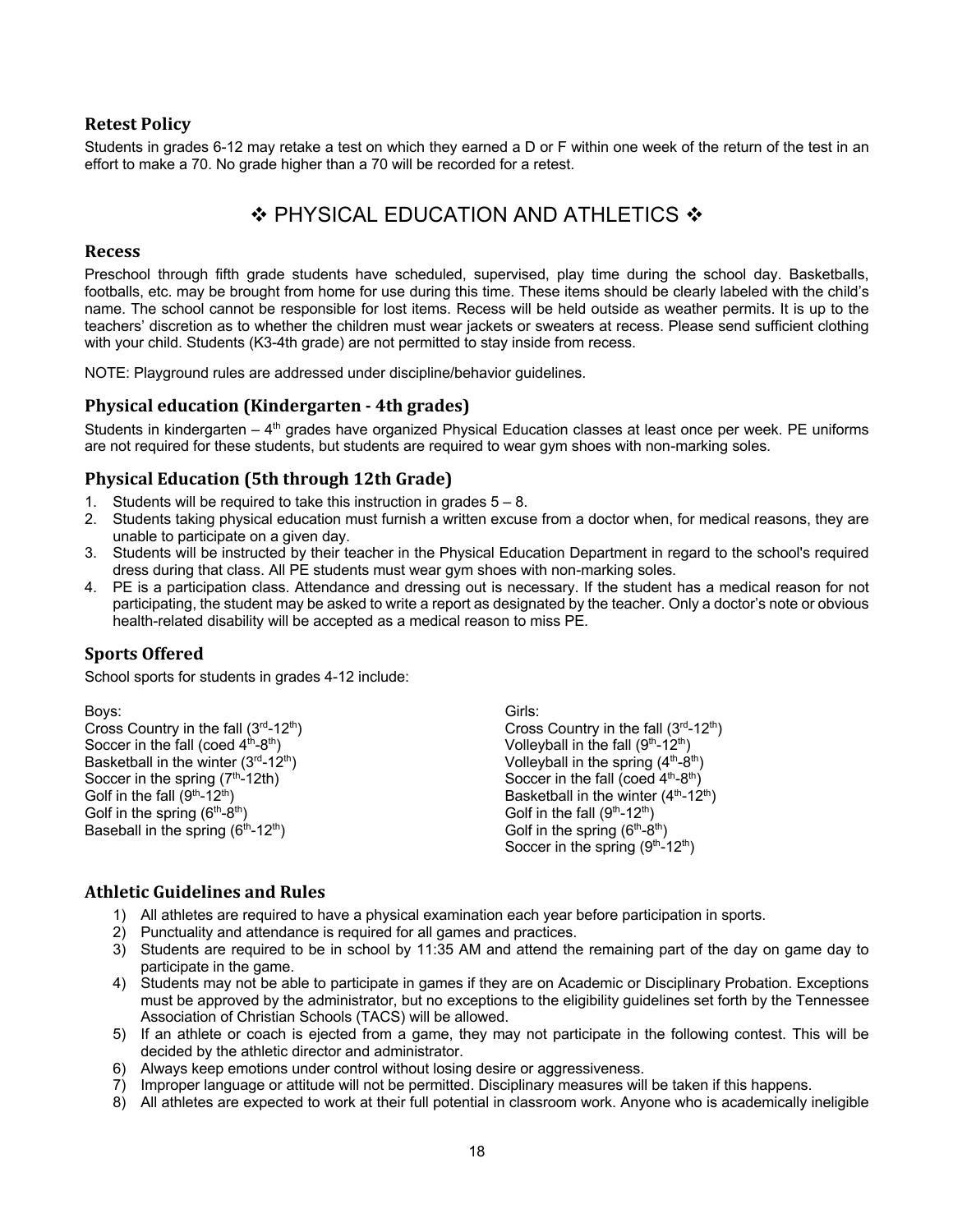to play in games will be required to attend games and sit on the bench unless the coach gives permission for the student to miss a game.

- 9) Any new student (at the beginning of the year) must abide by the transfer rules of the league.
- 10) The student must maintain a C average with no F's.

## **Gymnasium**

Students and parents can help maintain our athletic facility by observing the following:

- 1) The floor must be protected by the designated covering for any special event (festivals, musicals, plays, book sales, homecoming, banquets, etc.).
- 2) All events must be scheduled through the high school athletics director to avoid conflicts.
- 3) Observe posted guidelines in gym and encourage others to follow them so that our facility will remain clean and attractive to all who enter our school.
- 4) Street shoes and tennis shoes that leave marks are not permitted on the wood gym floor.

# **❖ TRANSPORTATION ❖**

## **Bus Service**

Berean Academy does not maintain a home-to-school or school-to-home bus service for students. When a school vehicle is used to transport students for field trips or extracurricular activities, students are to abide by the following rules:

- 1. Remain seated while the bus is moving and until it reaches its destination.
- 2. Do not stand on the seats.
- 3. Before exiting the bus, do not leave seat belts hanging on the floor; fasten the seatbelt in its buckle.
- 4. Pick up all trash before exiting the bus and place it in the trash bag.

#### **Car Pool**

See the school office to obtain the name of families in your area to contact to coordinate carpooling.

# $\triangle$  **EMERGENCIES**  $\diamond$

## **Student Illness**

Students are to contact the school office when ill and desiring to go home. Students will be asked to go home when their temperature is greater than 100°F or when displaying symptoms which are an obvious threat to another person's health. Displaying a contagious condition will also result in the student being sent home. Students may not return to school until they are symptom free for 24 hours without fever-reducing medication.

## **Student Telephone Usage**

Students may use the school phone without charge for emergencies such as illness or a school activity being canceled.

#### **School Closings Due to Inclement Weather**

When weather conditions force school closings, Berean Academy will make its own announcement through a text and on News Channel 9. Berean Academy does not run busses and can have school when others may not be able to do so. Always make decisions in the best safety interest of you and your children.

# **Emergency Drills (Fire/Tornado/Lockdown)**

Locals and state laws require periodic emergency drills. Staff members will instruct students concerning the protocols concerning each type of emergency drill. Quiet must prevail during each of these sets of procedures.

## **First Aid**

The school maintains first aid supplies on hand in the office. In case of illness or possible serious injury, parents will be contacted to make arrangements to pick up the child.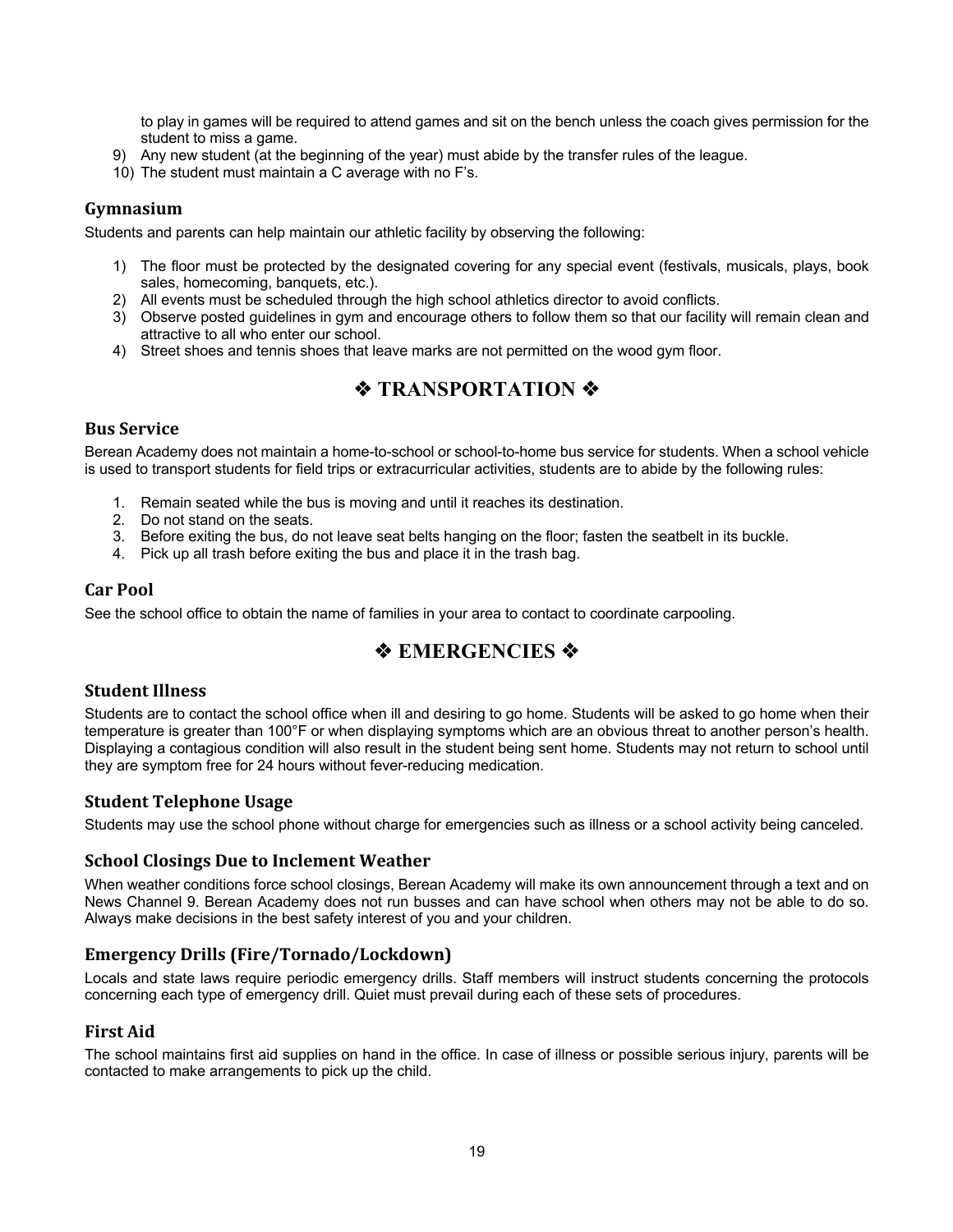# ❖ ARRIVALS AND DEPARTURES ❖

## **Arrivals**

Adult supervision begins at 7:00 AM, and all students, K through 12, should report to assigned morning care locations. Teacher supervision begins at 7:40 AM. No student is to be in the parking lot (i.e., loitering) or in any other areas of the building not listed above during the arrival time.

#### **Car Line Procedure**

In order to insure a safe and problem free car line, please observe the following:

#### ARRIVAL: 7:00 AM – 7:40 AM

Parents of preschool students are to pull up alongside the preschool classrooms on the lower level where staff members will receive the children and provide supervision. All other ages (K-12) are to enter the gym through the double doors. Children will be assigned to sit in designated locations in the gym based on age groupings.

#### ARRIVAL: 7:40 AM – 8:05 AM

Parents of preschool students follow the same procedure as they would if they arrive prior to 7:40 AM. Parents of kindergarten students are to stop alongside the covered walkway between the sanctuary and the education building. A staff member will assist the kindergarteners from the car to the education building. Once inside the building, kindergarteners will be walked to their classrooms under the supervision.

Parents of students in grades 1 and 2 enter the left driveway and use the lower parking lot to drop off their children. Staff members will receive the children and provide supervision. Parents following this route will exit the property through the rear driveway onto Winding Lane.

Parents of students in grades 3-5 will follow the ally around the gym to the rear of the property where they will drop off their children in front of the assigned classrooms. Staff members will provide supervision during arrivals. Parents following this route will exit the property through the rear driveway onto Winding Lane.

Parents of students in grades 6-8 will drop off their children at the gym's double doors.

Parents with children who need to enter different locations will be given specific instructions based on their situations.

#### AFTERNOON DEPARTURE: 3:00 PM -3:30 PM

Preschool, Kindergarten, 1<sup>st</sup> Grade, and 2<sup>nd</sup> Grade: Parents are to use the lower parking lot, pick up their children outside their classrooms, and exit the property to Winding Lane.

 $3<sup>rd</sup> - 6<sup>th</sup>$  Grade: Parents are to enter the upper parking lot from Berean Lane, stay to the left of the cars parked along the playground fence, turn right into the ally between the gym and the playground, follow the alley around the gym, pick up their children outside their classrooms, and exit the property onto Winding Lane.

 $7<sup>th</sup>$ -12<sup>th</sup> Grade Girls: Parents are to use the upper parking lot and stay close to the playground fence while in this car line. Vehicles must not block the entrance to the alley that between the gym and the playground.  $7<sup>th</sup>$ -12<sup>th</sup> grade girls will exit the gym at the double doors when their ride arrives.

 $7<sup>th</sup>$ -12<sup>th</sup> Grade Boys: Parents are to use the upper parking lot to make a car line parallel to the  $7<sup>th</sup>$ -12<sup>th</sup>-grade girls' car line. They are to follow a horseshoe route and pick up their boy(s) from the covered walkway between the sanctuary and the education building.

Please do not park by the playground fence in the afternoon and do not move the secondary car line beyond the playground until 3:05 PM. This will make allowances for other school and business traffic.

Note: parents with both elementary and secondary students should pick up the elementary school children first.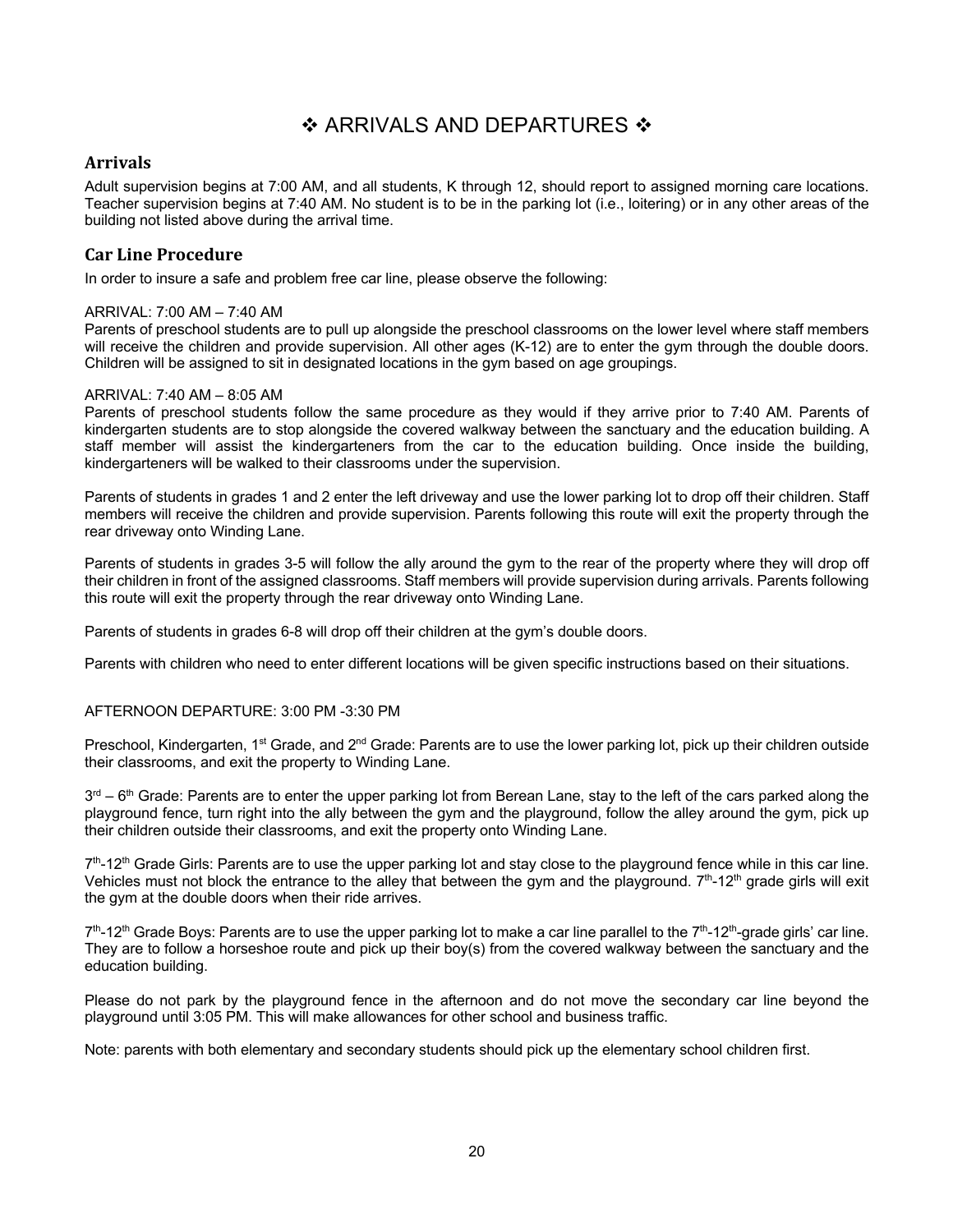# **Student Drivers**

Driving to school is a privilege with certain responsibilities.

- 1. Students must register their vehicle with the administration.
- 2. Due to a limited number of parking spaces, only juniors and seniors may receive permission to park a vehicle.
- 3. Students will be assigned a designated area in which they may park.
- 4. Students are to exit their cars upon arriving on campus and enter the gym. After school, students are to leave immediately. Cars are off limits during the school day.
- 5. No horseplay around cars is permitted.
- 6. The driver of an automobile shall not permit any student to drive his/her automobile on school property.
- 7. NO SPEEDING. The student shall observe the 5-mph speed limit. Safe driving skills should be used at all times.

Student drivers in violation of any of the above-mentioned responsibilities may have the privilege of driving to school suspended by the administrator.

# **◆ PARENT-SCHOOL COMMUNICATION, GENERAL INFO ◆**

## **School Information Provided in the Handbook**

Parents and students are responsible for reading and following all handbook rules and guidelines. This will assist our school in operating at its fullest potential with minimal difficulties.

#### **Contacting Teachers**

Teachers may be reached by phone at periodic times during the school day. The office staff will assist in reaching teachers. Only emergency calls will warrant a teacher's leaving the classroom. Also, please contact teachers at their homes only in emergency situations, and not past 9:00 PM.

It is expected that parents will exhibit a gentle, supportive and non-critical spirit during any parent/teacher communication. Please keep in mind that our teachers are partners with parents in seeking the good of each student. When we work together, our goals are accomplished. Please do not go immediately to your child's classroom to see the child or teacher. This is very disturbing to the class. Go to the office and someone will help you.

If you need to discuss an incident, please discuss it with the parties that have first-hand knowledge. Please contact the teacher first and the principal or administrator second.

## **Parent Teacher Fellowship (PTF)**

An informal PTF meeting is held in September, and parent-teacher conferences are offered after the first academic quarter. Every parent is encouraged to attend these events for the benefit of their children and to connect with their children's teachers.

## **Non-School Related Fundraising**

Non-school fundraising activities are not allowed at school. Students are not to sell items or solicit donations for fund raising projects for their youth group, ball team, scouts, or any other organizations. All fundraising by student or parent groups at Berean Academy must have prior administrative approval.

#### **Parties**

All parties not planned by the classroom teacher must receive prior permission from the principal. We have two parties for elementary classes each year.

- 1. Christmas Party on the last day of school before Christmas vacation
- 2. Valentine Party on Valentine's Day or the Friday preceding if it falls on a weekend

#### **Book Bags**

Book bags may be brought to school. They may not be carried from class to class but are to be left in the homeroom or in the locker. Please be careful to consider the content being advertised on these bags. It needs to be in accordance with the general purpose and philosophy of Berean Academy.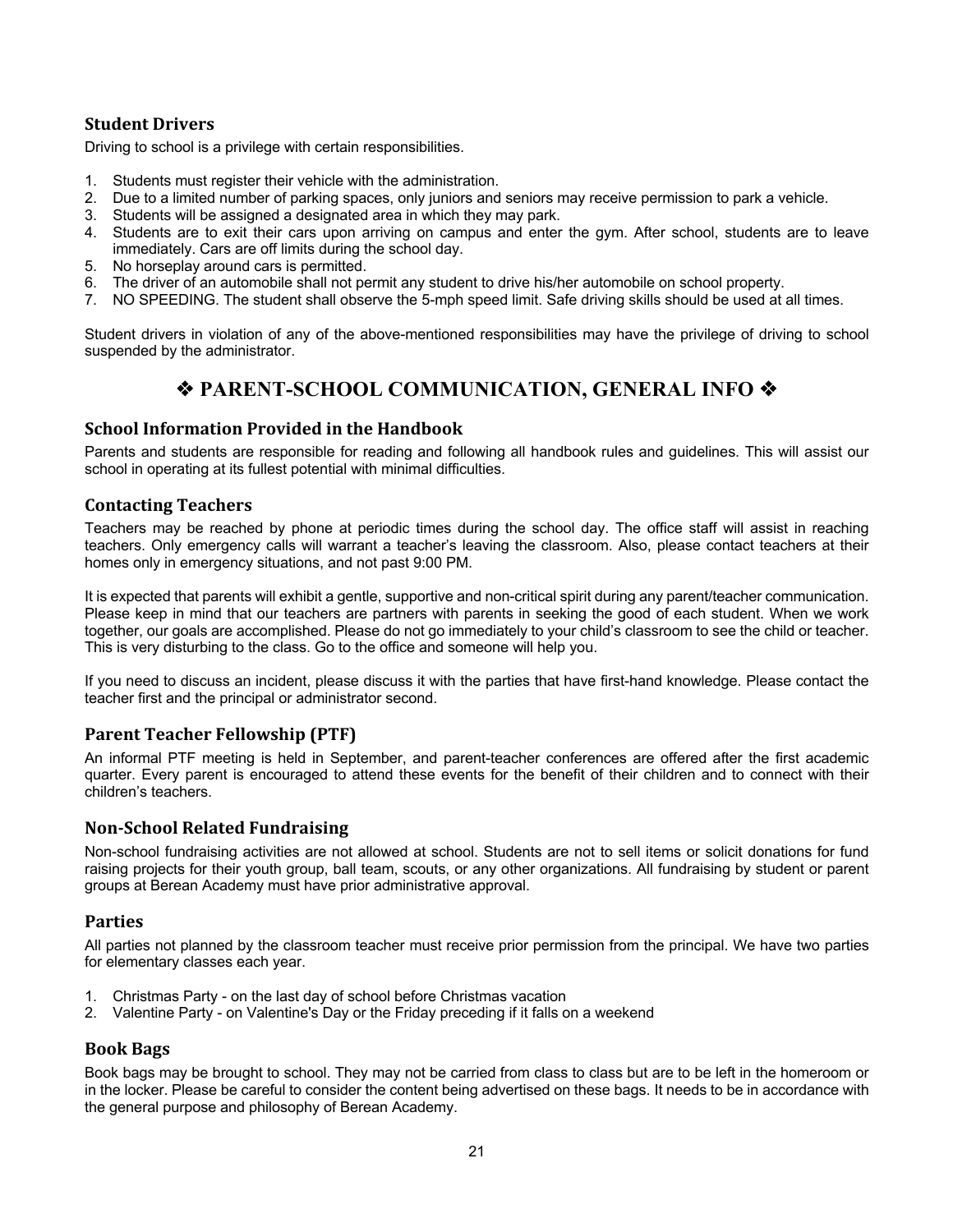## **Student Records**

Please keep the office informed of current information so your child's records may be accurate as to any change of address, telephone number, place of employment of both the mother and father or legal guardian. In order to assure the fastest possible contact in an emergency, the school office must have current information. Please make sure all emergency phone numbers and addresses are current of the person to be called concerning your child in an emergency.

All changes of address which affect your child should be made with the office before the day the change is to go into effect.

## Lost and Found

- 1. Items left in the building will be placed in the "Lost and Found" bin.
- 2. Unclaimed items in the "Lost and Found" bin will be removed and donated to a local charity every two weeks.

# **Lunches**

Hot lunches, milk, and a variety of snacks are available. Students purchasing school lunch may pay daily or in advance. Lunch account balances may be viewed online. If a student forgets to bring a lunch, the student may charge for that day.

## **Medication**

Students are not to carry any kind of medication. If it is necessary for them to take any kind of medication, students in grades 6 – 12 must turn it in to the office. Students in grades 1 – 5 must turn it in to their teachers. Medication should be in original prescription container or "over the counter" container with the student's name and instructions clearly visible. Parents are to send written instructions to the teacher or contact them personally to insure proper use of the medication. Proper medication forms must be filled out. Parents are encouraged to use prescription medication that does not require school time administration. Specific information and forms are given at orientation in August.

# *<b>* $\triangle$  *DRESS CODE*  $\triangle$

# **Dress Code Goals and Standards**

Our goal is to equip your child to live in our community while maintaining identification with the Lord. Therefore, our standard of dress is based on Biblical principle of identification with God, not the world. (Romans 12:1-2; Ephesians 5:1- 10; I Corinthians 6:19-20)

# **Girls School Day Appearance Code**

- 1. Girls may wear khaki or navy cotton or cotton blend skirts. The length of these skirts must be to the top of the knee for girls in grades 4-12 and no more than two inches above the kneecap for girls in grades 1-3. Skirts with slits are allowed provided the slits are on the side or in the back and are not higher than two inches above the bend of the knee when the student is in a seated position.
- 2. Girls may also wear khaki or navy cotton or cotton blend pants. Jeans and cargo-style pants are not permitted. Pants may not be excessively worn, faded, have holes in them or be cut at the hem. A belt must be worn with pants that have belt loops. Pants must come to the upper side of the hip bone and not be too tight. Pre-approved skirts, jumpers, and pants are available from Educational Outfitters, but students are not required to wear a specific brand of skirts or pants.
- 3. Girls must wear collared shirts with short- or long-sleeves. All but the top button of shirts must be buttoned.
- 4. Shirts are to be tucked into skirts or slacks with a clean, neat look. For modesty, a white t-shirt should be worn under white shirts.
- 5. Sweatshirts must have a school logo. These may be purchased during special fundraisers at the school.
- 6. Pullover sweaters of any color may be worn. Cardigan sweaters of any color may also be worn.
- 7. Formal occasions (such as homecoming, junior-senior banquet,  $8<sup>th</sup>$  grade recognition, high school graduation, etc.) require formal dresses and have additional dress code requirements. All FORMAL DRESS LENGTH must be knee length or longer. No strapless, off-the-shoulder, low-cut dresses will be allowed. Open backs must come no lower than the shoulder blades. Absolutely no cleavage may be shown. All dresses must be visually approved by school administration. Dress shoes are appropriate, and socks, hose, or tights are optional. \*\*These requirements are also applicable for ladies attending a special function with a Berean Academy male student.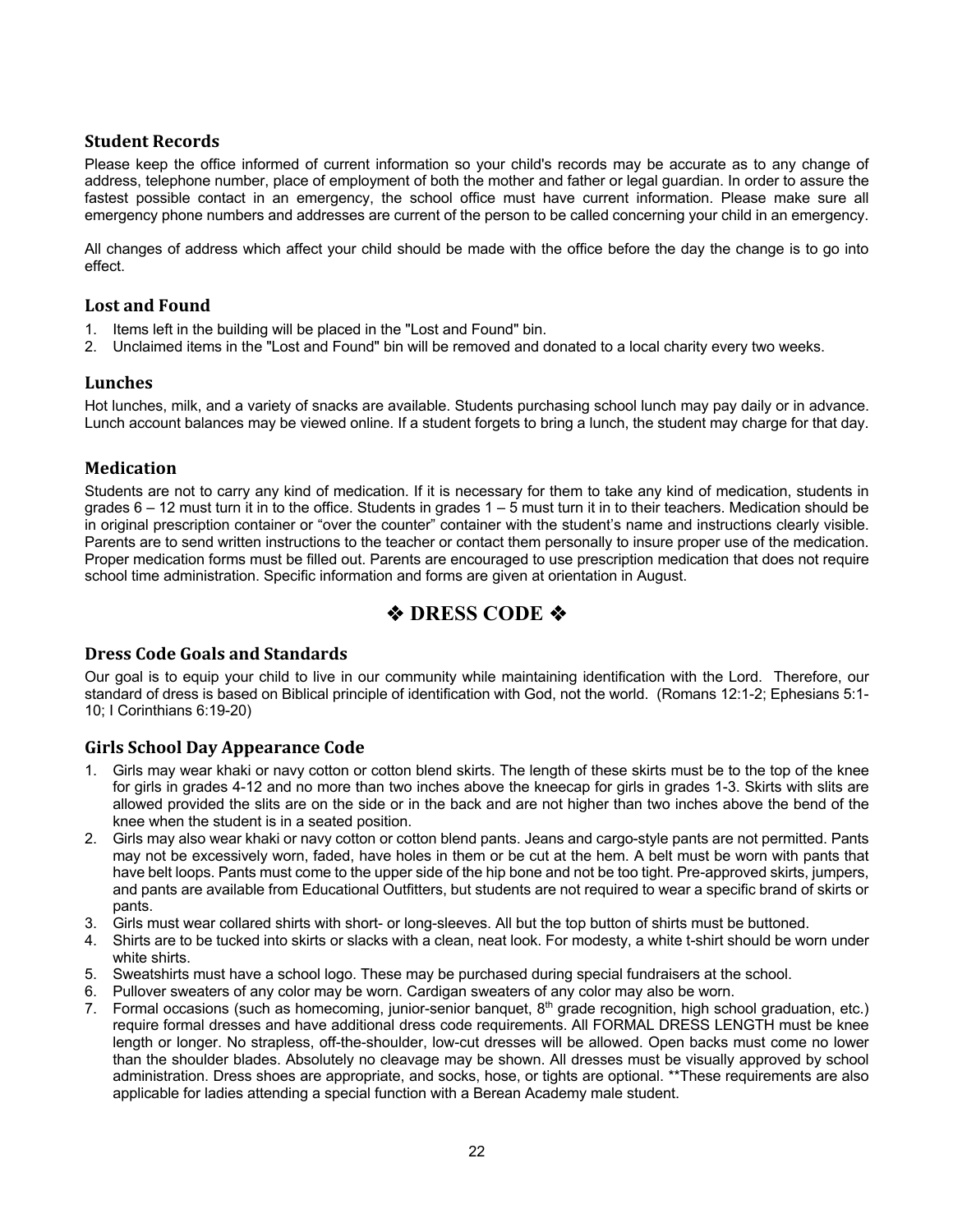- 8. HAIR: should be neat, clean and attractively maintained. Styles should not be associated with trends/fads of the day. No abnormal hair coloring.
- 9. SHOES: Students may wear shoes of any color; gym shoes must have non-marking soles. All shoes must completely enclose the students' feet, so students may not wear sandals or backless shoes. Boots are not permitted. (A boot is defined as a shoe that rises above the ankle.) Students' shoes may not have heels or soles higher than two inches. Socks, hose, or tights are to be worn, and shoes must be tied at all times.
- 10. Non-school coats or jackets are not allowed to be worn in the classroom.
- 11. Jewelry: No excessive jewelry may be worn. Tongue rings and nose rings are not allowed.
- 12. Belts: braided or smooth leather (black or brown), no metal decorations.
- 13. Leggings cannot be worn as pants but may be worn under skirts that meet dress code requirements.
- 14. No undergarments are to be visible, whether at the collar or waistband (i.e. straps from sports-type bras and back of the neck).

## **Boys School Day Appearance Code**

- 1. Hair: All boys are to wear their hair so that it is attractively maintained.
	- It may be no longer than mid-ear.
	- It may not hang on the collar.
	- It may not be longer than the evebrows.
	- It should be neatly trimmed in the back; it cannot stick out past the ears, fad haircuts are not allowed, these distract from the learning environment and hinder the effectiveness of the teaching process.
	- Haircuts, such as those with shaved design or hair with unequal lengths, that are extraordinary, will not be allowed.
	- The administration reserves the right to disallow any "new" or "old" hair style which they feel is in conflict with the mission and philosophy of Berean Academy.
	- Sideburns may not come below the bottom of the earlobe.
	- All boys are to be cleanly shaven. No beards or mustaches will be allowed.
	- No abnormal hair coloring
- 2. Boys may wear khaki or navy cotton or cotton blend pants. Pre-approved pants are available from Educational Outfitters, but students are not required to wear a specific brand of pants. Jeans and cargo pants are not permitted. Pants may not be excessively worn, faded, have holes in them or be cut at the hem. A belt must be worn with pants that have belt loops. Pants must come to the upper side of the hip bone and not be too tight or "baggy."
- 3. Boys must wear collared shirts with short- or long-sleeves. All but the top button of shirts must be buttoned. Shirts are to be tucked into slacks with a clean, neat look.
- 4. Sweatshirts must have a school logo. These may be purchased during special fundraisers at the school. A collared shirt must be worn under any sweatshirt or sweater.
- 5. Pullover sweaters of any color may be worn. Cardigan sweaters of any color may also be worn.
- 6. SHOES: Students may wear shoes of any color; gym shoes must have non-marking soles. All shoes must completely enclose the students' feet, so students may not wear sandals or backless shoes. Boots are not permitted. (A boot is defined as a shoe that rises above the ankle.) Students' shoes may not have heels or soles higher than two inches. Socks are to be worn, and shoes must be tied at all times.
- 7. Non-school coats or jackets are not allowed to be worn in the classroom.
- 8. JEWELRY: No excessive jewelry may be worn. No choker necklaces. No necklace can be visible. Earrings are not allowed on boys. Tongue rings and nose rings are not allowed.
- 9. FORMAL OCCASIONS: (e.g. homecoming, junior-senior banquet, 8<sup>th</sup> grade recognition, high school graduation, etc.) Suit or tuxedo required. Ladies attending a special function with a Berean male student are required to meet dress code standards for female students. Boys attending a special function with a Berean young lady are required to meet dress code standards for male students.
- 10. HATS/CAPS: are not to be worn inside the school building.
- 11. Gang related items such as chains, bandannas, etc. are not acceptable.
- 12. BELTS: braided or smooth leather, (black or brown) must be worn, no metal decorations.

#### **Dress Down Days**

On certain occasions, students will be allowed to participate in dress down days. Eligible students must meet the following guidelines, but these guidelines are subject to change by the administration.

1. Students may wear shirts that do not have holes and that do not promote anything from the entertainment industry (movies, television shows, music groups, etc.,); however, students may wear shirts that display sports teams,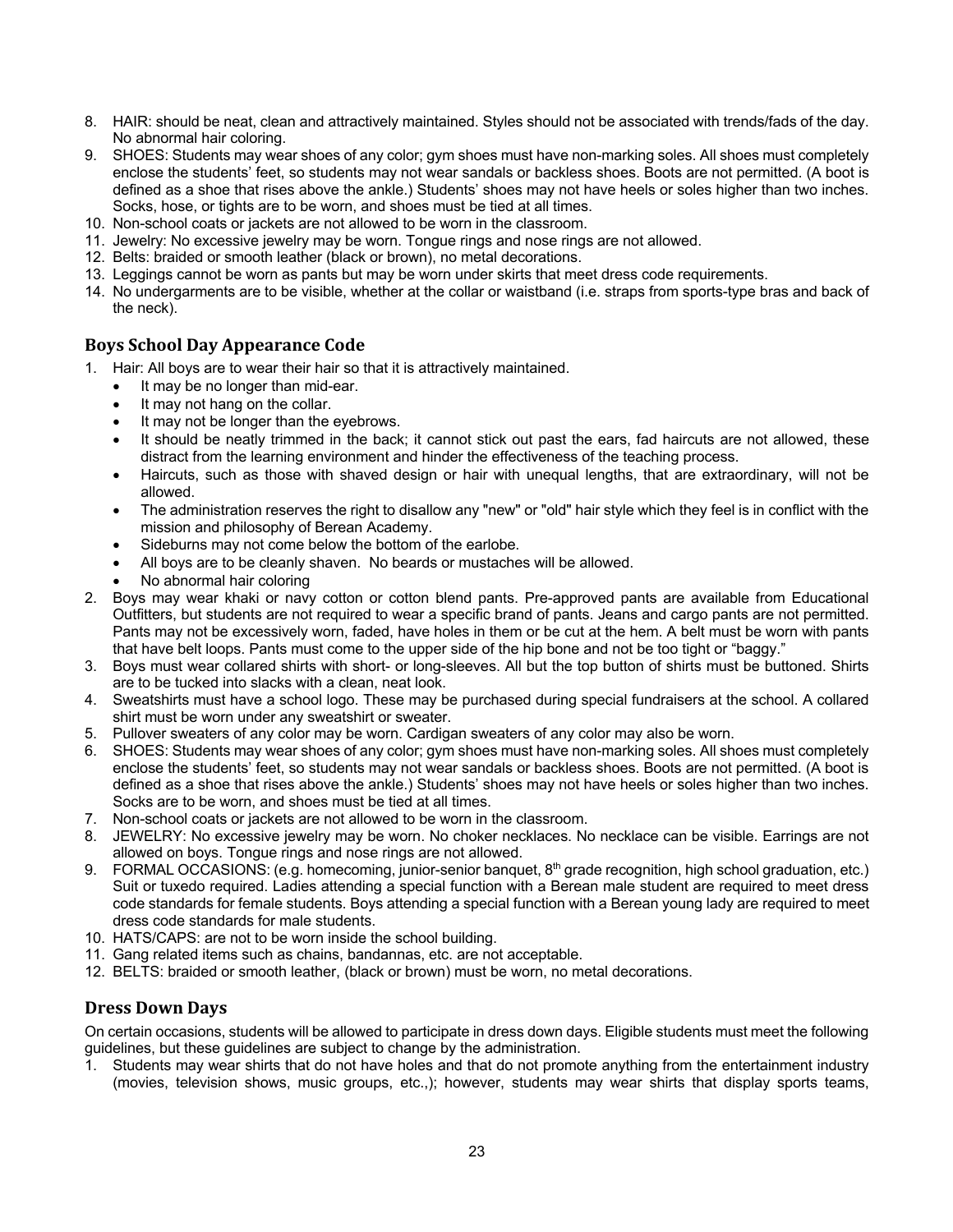colleges, name brands, etc. Shirts do not have to be tucked in but must extend beyond the waistline at all times. Shirts must also cover the shoulders and the chest (no low-cut shirts).

- 2. Male and female students may wear non-uniform pants (including blue jeans but not including pajama pants, leggings, or sweatpants), but the pants may not be low-rising or have holes. Belts must be worn with pants.
- 3. Girls may choose to wear dresses or non-uniform skirts that extend to the top of the knee.
- 4. Students' shoes must fit securely around their feet (no sandals). Elementary students are to abide by the regular dress code involving shoes.
- 5. All clothing must be loose-fitting.
- 6. Normal school-day dress code policies for jackets and footwear apply on dress-down days.
- 7. Students may not wear items that represent other schools.
- 8. On Fridays, students may wear a Berean t-shirt; this does not include P.E. shirts.

Students who violate the above guidelines may be subject to the following consequences:

- Not being allowed to participate in a future dress down day
- Having to change their clothes before being allowed to enter classrooms

## **Choir Outfits**

Elementary students in grades 4-6 and secondary Choir students will be participating in TACS Fine Arts Competition. An outfit will be chosen by the choir director or robes will be worn. The estimated cost for these outfits is \$30.00 - \$60.00. Choir shoes must meet the school shoe code.

## **Physical Education Uniforms**

All students taking PE in grades 5-12 will need to purchase a PE uniform from the school. The cost is approximately \$30.00 for a t-shirt and shorts. Students may also purchase sweatshirts and sweatpants for PE. Students must have PE uniforms by the first week of school. After this, a zero will be given for each day that the student is not fitted in appropriate attire. Students will be responsible for marking their clothes for identification. Athletic shoes are required and may be purchased at the retailer of your choice. Please purchase shoes that will not mark the wood floor. Girls' PE shorts are not to be shorter than 2" above the knee cap.

Students in grades 5-12 are to wear their PE uniform to all classes on the days they are scheduled to have PE.

## **Parent Dress**

Parents who are serving as a volunteer in an official school position such as library workers, lunch program and coaches are asked to follow our staff dress guidelines. Parents volunteering in other capacities or coming for parties please follow these guidelines: LADIES: skirt, dress, slacks or knee-length shorts. MEN: long pants or long shorts.

#### **Special Events**

Students participating in or attending special events like field trips, ball games, school plays and school retreats are to dress according to the school-day dress code unless other instructions have been given. When other attire is acceptable, students must abide by the dress-down day requirements. On occasions when shorts are approved, they must be no higher than two inches above the knee.

# **❖ STUDENT ORGANIZATIONS & ACTIVITIES ❖**

## **Honor Society**

Students in grades 9-12 have the opportunity to participate in the Tennessee Association of Christian Schools (TACS) Honor Society if they meet the requirements listed below:

Grade 9 – 4.0 average in the fall semester and enrolled in the upper math track

- Grade 10 minimum of a 3.4 cumulative, high school GPA and enrolled in the upper math track
- Grade 11 minimum of a 3.2 cumulative, high school GPA and enrolled in the upper math track

Grade 12 – minimum of a 3.2 cumulative, high school GPA

Honor Society members must demonstrate Christian principles in their spiritual lives, character, leadership, scholarship, and service. Honor Society members are required to participate in Honor Society activities such as community service projects and retreats.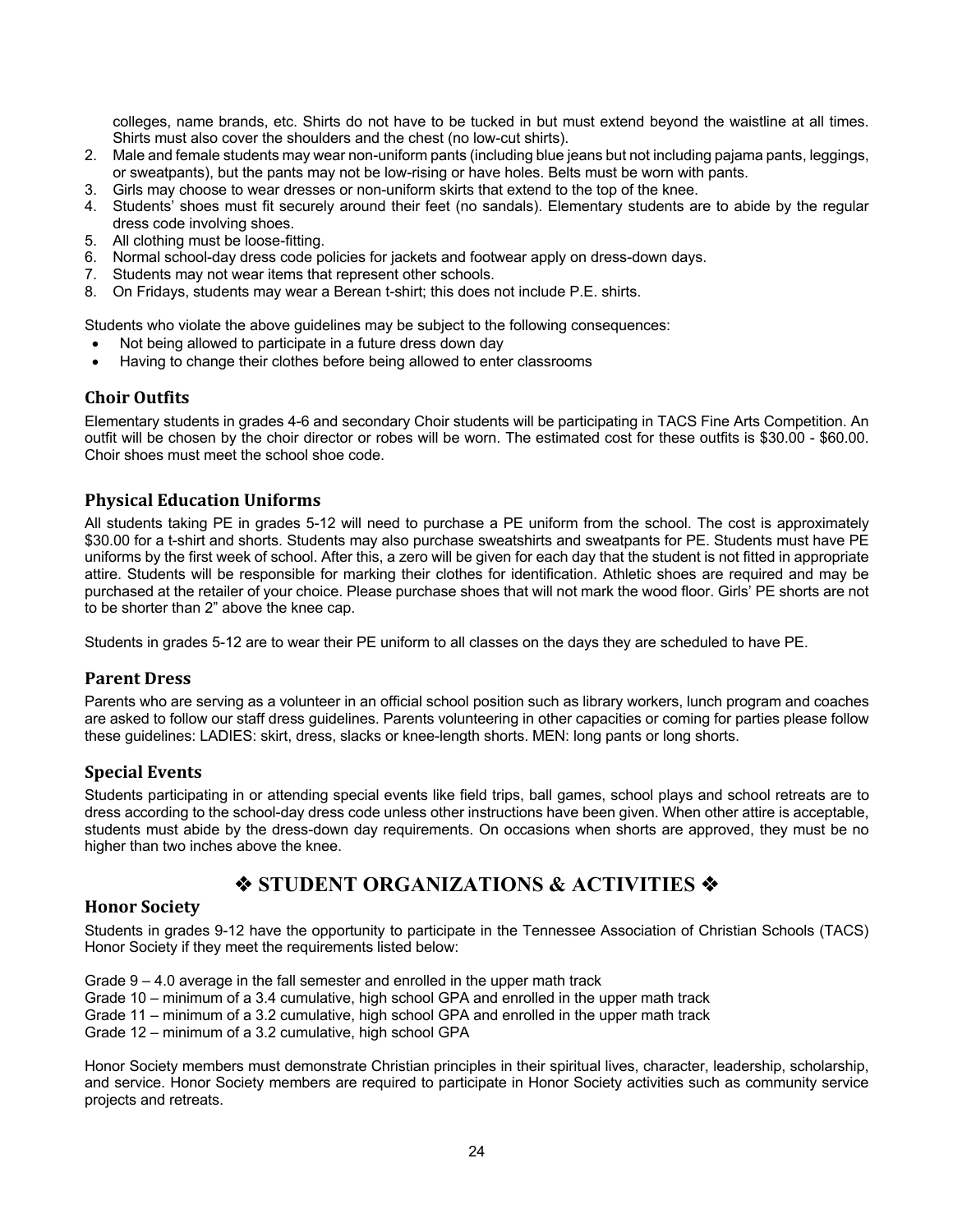More specific requirements of honor society members will be made available by the honor society sponsor at the beginning of the school year.

Honor Society induction takes place early in the second semester. First-year students at Berean Academy are ineligible for honor society induction, except for the following two exceptions. One, the student is a senior transfer student. Two, the student has already been a member of the TACS Honor Society at another TACS member school.

# **TACS Competition**

Each year students from Berean Academy have an opportunity to participate in the Tennessee Association of Christian Schools competition event. Preparation for this event begins early in the school year and the actual competition begins in February. Areas of competition include music (choirs, ensembles, solos and instruments), academics, art, Bible, speech, and drama. By participating in these events we hope to provide the student with opportunities to experience competition on a personal and group level. Our goal is that competition be a positive experience that can help prepare students for their future.

- Includes 3rd through 12th grades.
- District level: held at Berean Academy and Calvary Baptist Church in Red Bank.
- State level: held at Franklin Road Baptist Church in Murfreesboro.
- National level: held at Bob Jones University in Greenville, SC. (Only first place Sr. High students participate and only in select areas of competition)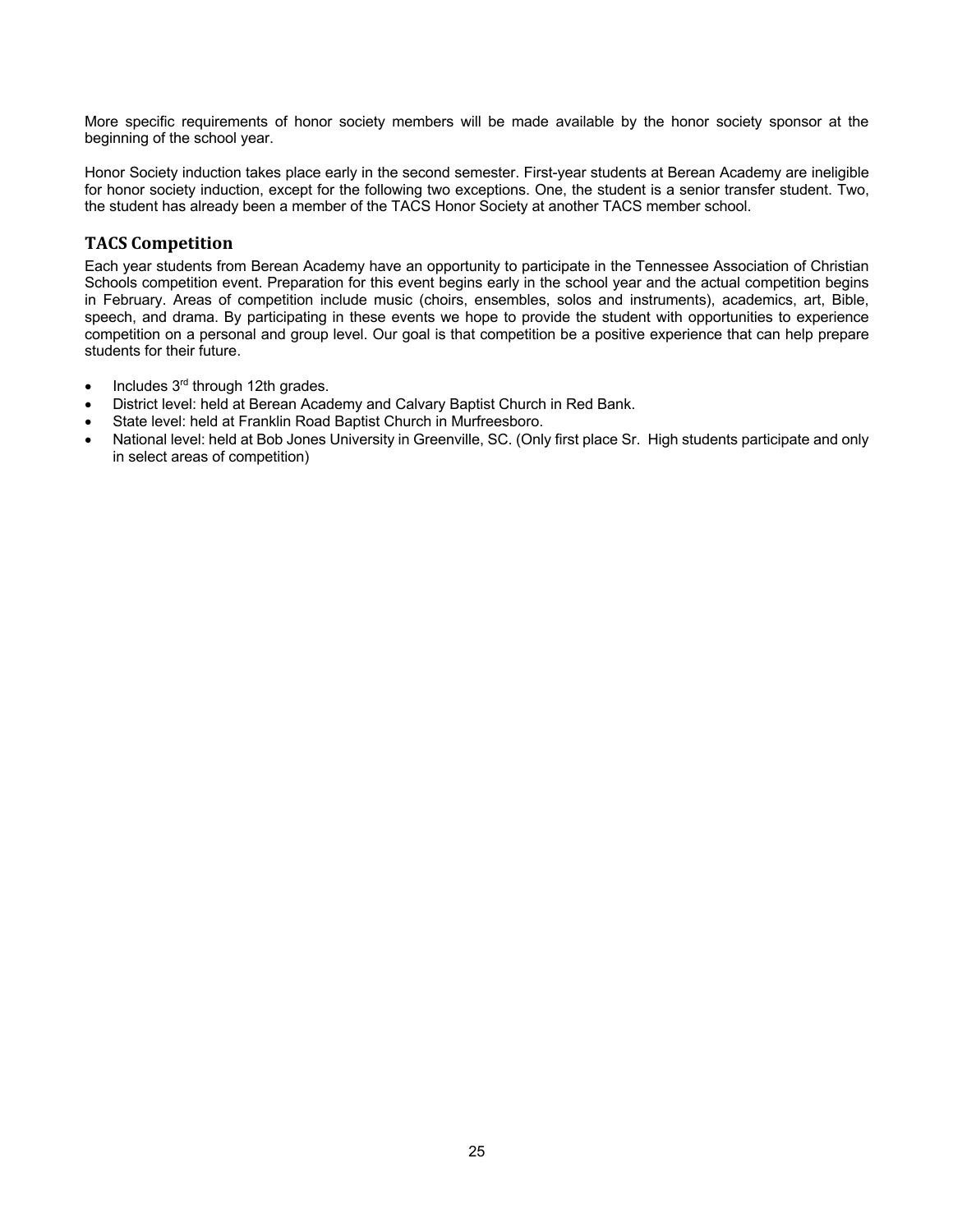# **AHERA "Annual Notification"**

On October 22, 1986, Congress promulgated the Asbestos Hazard Emergency Response Act (AHERA), Public Law 99- 519. AHERA mandated that EPA develop regulations to respond to asbestos in schools.

On October 30, 1987, EPA promulgated the Asbestos-Containing Materials in Schools Rule (hereinafter referred to as the AHERA Rule), 40 CFR Part 763, Subpart E. This rule requires that all of the nation's nonprofit elementary and secondary schools, both public and private, identify and inspect their school buildings for both friable and non-friable asbestos-containing building materials (ACBM) and develop a plan to properly and safely manage any discovered asbestos material for each building.

This Document and Notice offers "Annual Notification" that Berean Academy seeks to update the (AHERA) Asbestos Management Plan in a timely manner as required by the Environmental Protection Agency under Federal Law, 40 CFR 763, Subpart E, and in doing so will meet this notification requirement plus other aspects of the AHERA Program.

As required by the EPA, the school's management plan is available for review in the school office. Note: there is no confirmed presence of asbestos-containing building materials in Berean Academy buildings.

Berean Academy's AHERA Designated Contact person is Joey Harmon.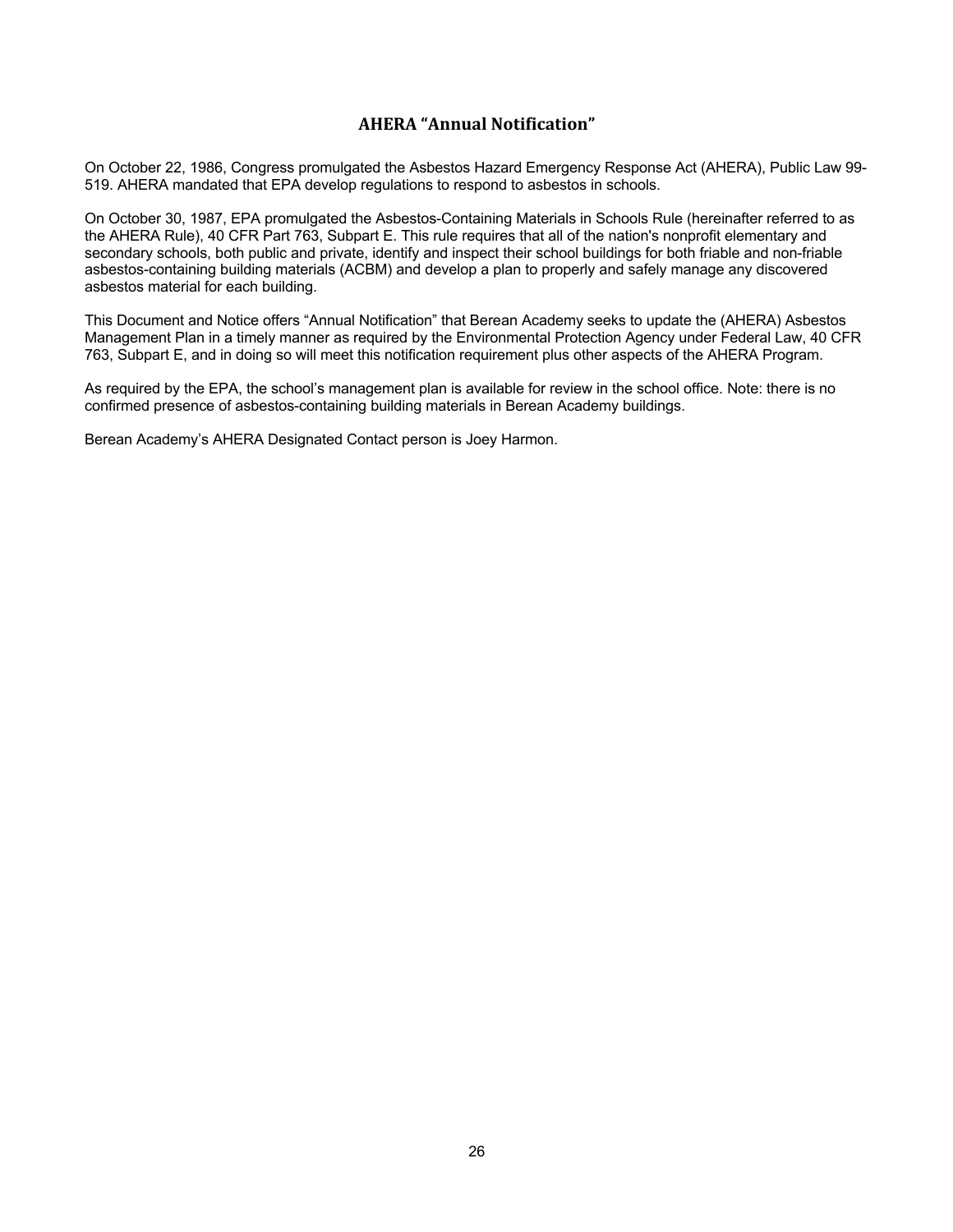# **Extended Care Policy**

- 1. The center will be open from 7:00 AM to 6:00 PM, Monday through Friday. Children cannot be accepted earlier or kept later. In case of emergency, the parent must call the center for the child to remain past closing time. Two dollars will be charged for each five minutes for each child kept after the center is closed.
- 2. Orientation A mandatory meeting will be set aside each year in August. All parents will be required to attend. A tenminute video on child abuse and policy will be discussed. Afterwards, parents are required to go to their child's classroom to meet with the teacher. Refreshments will also be served. Because of the nature of the evening we prefer that children do not attend.
- 3. Children must be signed in (not simply dropped off) and out every day by the adult responsible for them. Siblings are not allowed to bring or pick up preschool children.
- 4. Parents must fill out an authorization form that gives persons other than themselves permission to pick up their children. Persons not on the list will not be allowed to take the children. Childcare staff members will check for identification.
- 5. The parent must complete all enrollment forms for the child and a current immunization record signed by the health care provider must accompany the child upon admission. Each child must receive all immunizations at entry unless there is a medical reason certified by the health care provider why those immunizations should not be made.
- 6. Annual health examinations may be required and are the responsibility of the parent.
- 7. Parents will be promptly notified of the occurrence of a communicable disease among the center's children.
- 8. A child may not remain at the center if he/she is thought to be ill. If a child becomes ill during the day, the parent will be called to come and take the child home. More specifically, the center will ask a parent to pick up a child if his/her temperature is 100°F or if he/she is vomiting, has diarrhea or a severe cough or headache.
- 9. If a child experiences a fever, vomiting, or diarrhea the night before, parents are asked not bring him/her to school the following day. A child must be free from fever, vomiting, or diarrhea for 24 hours before returning to school.
- 10. A child with a rash cannot come to the center until a doctor has seen the rash. A note from the doctor is needed before the child may return to school.
- 11. Prescription medicines will not be given at school. Parents should ask their doctors for a dosage that can be given at home.
- 12. Parents are asked to see that children do not bring food, gum, money, or toys to the center.
- 13. A small blanket, pillow, and a sheet (one that is for a baby bed) should be provided for each child. These should be small enough to fit in the child's cubby. These should be labeled with the child's name and kept inside a bag or backpack that has a zipper. These will be sent home every Friday to be laundered and should be returned on Monday.
- 14. Dress Code Berean Academy allows preschool and kindergarten children to dress in modest play clothes. However, we do have the right to ask a student not to wear something that would be out of line with our school policies. For example, boys do not wear earrings, ponytails, or T-shirts or sweatshirts with inappropriate messages. Please do not allow your child to wear pants with writing across the seat. We are required to take the children out each day if they are here more than three daylight hours, so please dress your child appropriately for the weather. Socks are required with shoes. No flip flops, jellies, or sandals. For safety reasons they are not allowed to wear jewelry except for earrings (girls) which do not hang off the ear.
- 15. Every child must be toilet trained. In the event of an accident (spill, vomiting, etc.), a change of clothes should be kept at school.
- 16. Parents are to notify the center of changes in work or home phone numbers in order to reach you in case of an emergency.
- 17. If your child is engaged in an activity when you arrive, allow your child to put all materials or toys away before you leave. This will teach order and neatness.
- 18. If your child is on the playground when you arrive, please inform the worker that you are leaving with your child. **Do not leave without informing the worker.** All preschool children need to be signed out.
- 19. If your child has a medical condition the staff needs to be aware of please list and explain at the bottom of the page.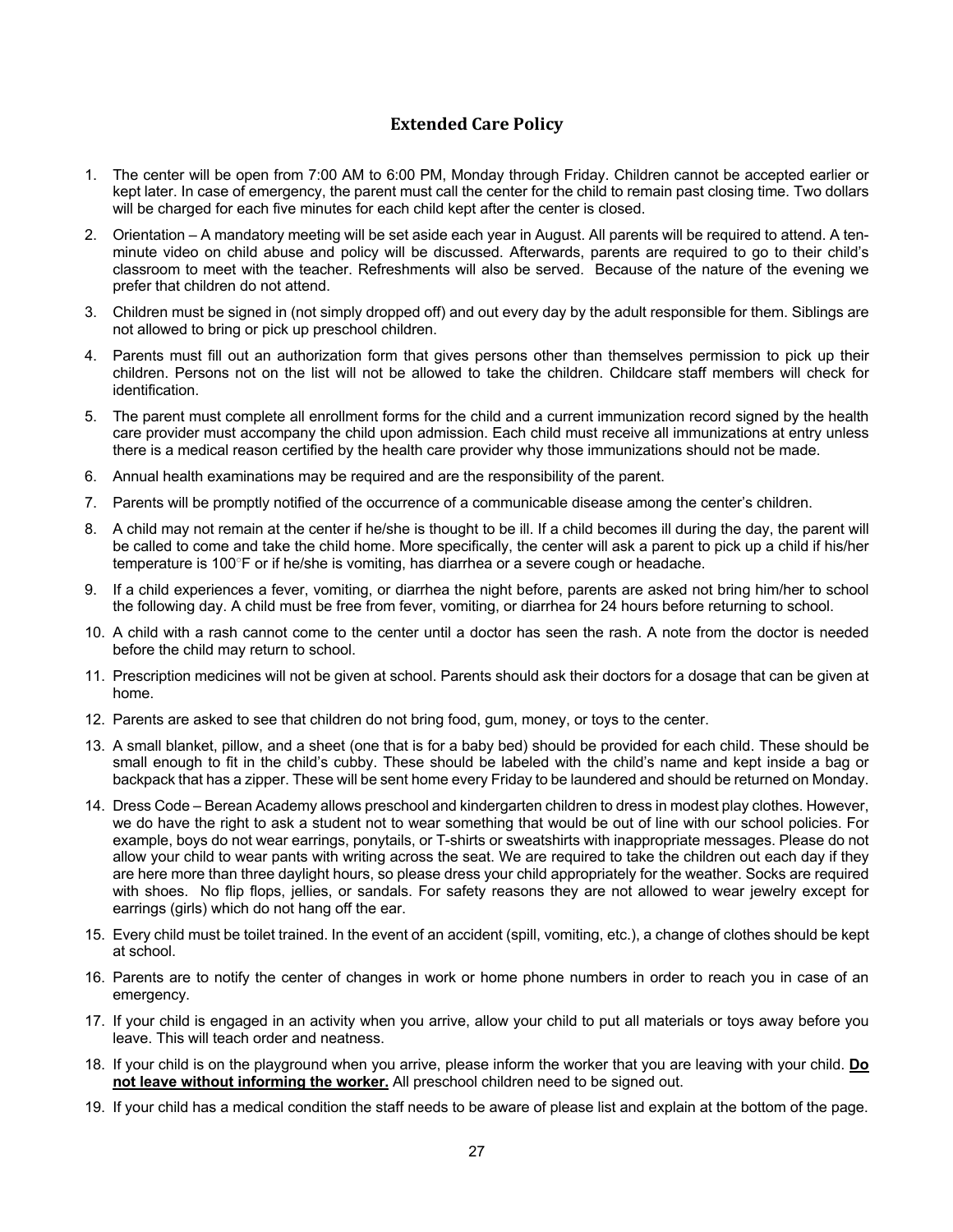20. The center will be closed on the following days:

Labor Day, Thanksgiving Holidays, Christmas Holidays, New Year Holidays, Easter Holidays, Memorial Day, Independence Day (Childcare is closed the week of July 4.)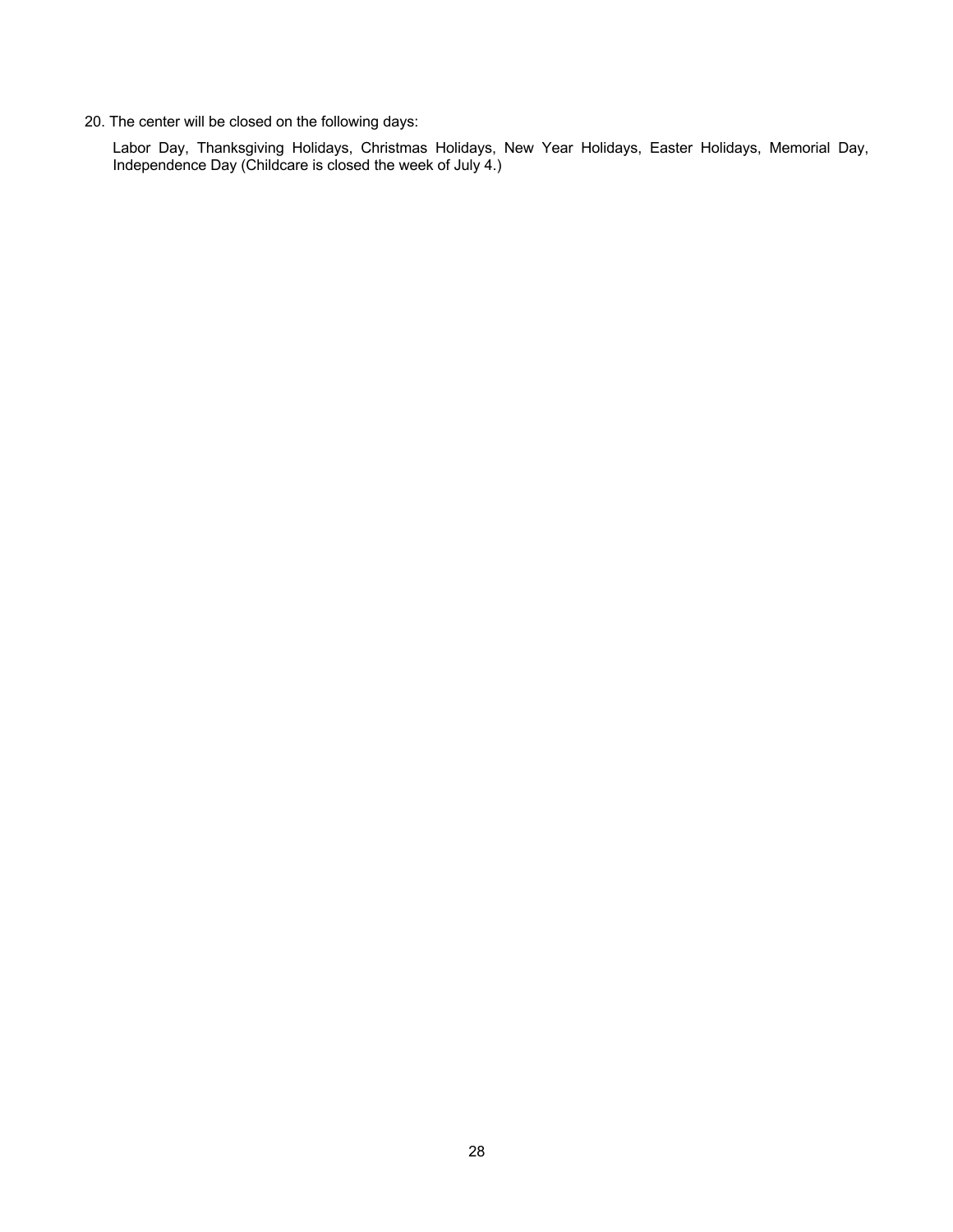# **Handgun Carry Policy on School Property Authorized Handgun Carry Policy Law (Public Chapter No. 698)**

- 1. In an effort to increase school security and safety, individuals employed by Berean Academy and approved by the school's governing body or chief administrative officer can legally carry handguns on school property. The names of the approved individuals and copies of their respective Tennessee handgun permits are filed in a protective, secure place located on school property. The names of these individual should not be published in any policy manual, posted for public awareness purposes, or communicated otherwise.
- 2. The school employees authorized to carry a handgun must have a valid Tennessee handgun carry permit. The permit must be on file as herein stated.
- 3. Only school-approved individuals are permitted to carry a handgun on school property.
- 4. The authorization to carry a handgun is valid anywhere on the school property, including but not limited to all school buildings and in all school vehicles.
- 5. The authorization to carry a handgun is valid 24 hours a day, 7 days a week, as long as the person approved to carry a handgun continues to be approved by the school.
- 6. The authorization to carry a handgun on school property extends to any weapon allowed under Tennessee law.
- 7. The handgun carry policy will be announced to students, parents and guardians, faculty members, and other interested parties, in the *Parent-Student Handbook*, and the policy will be made available for review in the school office.
- 8. The school has the authority to revoke an employee's handgun without giving just cause. The school's revocation notice must be initiated by the governing body or chief administrative officer in writing and witnessed by a second party person.
- 9. The school's handgun policy is distributed to the sheriff's department, and if applicable, police department with jurisdiction over the school.
- 10. The school's handgun carry policy applies only to school employees who have been approved by the governing body or chief administrative officer to carry a handgun on school property. Such permission is not transferrable to another school; it applies only to the approved employees under the authority of the school's legal governing body as stated herein.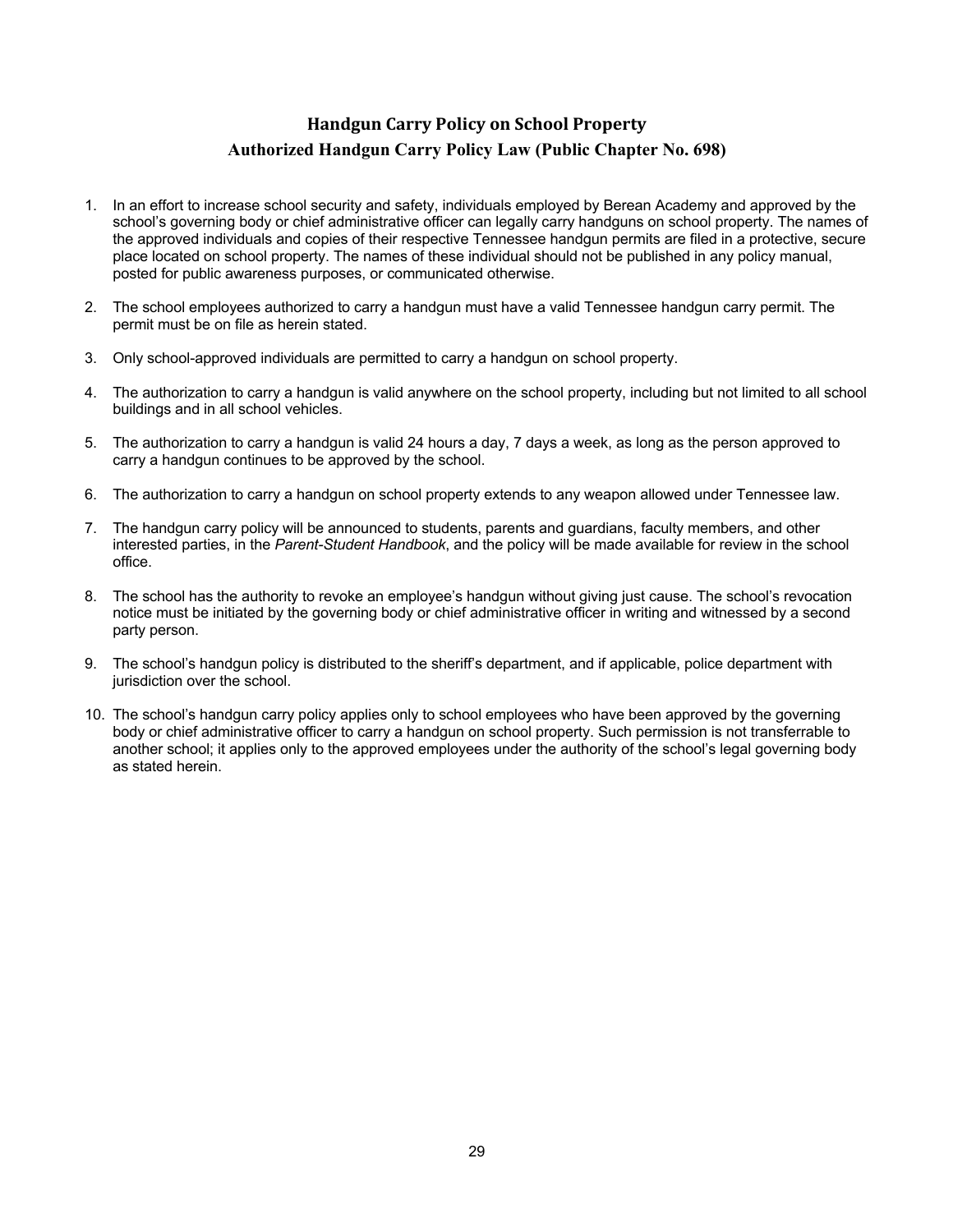# **The Flu: A Guide for Parents**

#### **What is the flu?**

Influenza (the flu) is an infection of the nose, throat, and lungs caused by



**U.S. Department of Health and Human Services Centers for Disease** Control and Prevention

influenza viruses. There are many different influenza viruses that are constantly changing. Flu viruses cause illness, hospital stays and deaths in the United States each year. The flu can be very dangerous for children. Each year about 20,000 children younger than 5 years old are hospitalized from flu complications, like pneumonia.

#### **How serious is the flu?**

Flu illness can vary from mild to severe. While the flu can be serious even in people who are otherwise healthy, it can be especially dangerous for young children and children of any age who have certain long-term health conditions, including asthma (even mild or controlled), neurological and neurodevelopmental conditions, chronic lung disease, heart disease, blood disorders, endocrine disorders (such as diabetes), kidney, liver, and metabolic disorders, and weakened immune systems due to disease or medication.

Children with these conditions and children who are receiving long-term aspirin therapy can have severe illness from the flu.

#### **How does the flu spread?**

Most experts believe that flu viruses spread mainly by droplets made when people with the flu cough, sneeze or talk. These droplets can land in the mouths or noses of people who are nearby. Less often, a person might get the flu by touching something that has flu virus on it and then touching their own mouth, eyes or nose.

#### **What are the symptoms of the flu?**

Symptoms of the flu can include fever, cough, sore throat, runny or stuffy nose, body aches, headache, chills, fatigue and sometimes vomiting and diarrhea (more common in children than adults). Some people with the flu will not have a fever.

#### **How long can a sick person spread the flu to others?**

People with the flu may be able to infect others by shedding virus from 1 day before getting sick to 5 to 7 days after. However, children and people with weakened immune systems can shed virus for longer, and may be still contagious past 5 to 7 days of flu illness, especially if they still have symptoms.

## **How can I protect my child against the flu?**

To protect against the flu, the first and most important thing you can do is to get a flu vaccine for yourself and your child.

- $\triangleright$  Vaccination is recommended for everyone 6 months and older.
- It's especially important that young children and children with long term health conditions get vaccinated. (See list of conditions in "How serious is the flu?")
- Caregivers of children with health conditions or of children younger than 6 months old should get vaccinated. (Babies younger than 6 months are too young to be vaccinated themselves.)
- Another way to protect babies is to vaccinate pregnant women. Research shows that flu vaccination gives some protection to the baby both while the woman is pregnant and for up to 6 months after the baby is born.

Flu vaccine is updated annually to protect against the flu viruses that research indicates are most likely to cause illness during the upcoming flu season. Flu vaccines are made using strict safety and production measures. Over the years, millions of flu vaccines have been given in the United States with a very good safety record.

#### **Is there a medicine to treat the flu?**

Antiviral drugs are prescription medicines that can be used to treat and prevent influenza illness. They can make people feel better and get better sooner. Antivirals can mean the difference between having milder illness instead of very serious illness that could result in a hospital stay. Antiviral drugs are different from antibiotics, which fight against bacterial infections. They work best when started during the first 2 days of illness. It's very important that antiviral drugs are used early to treat the flu in people who are very sick (for example, people who are in the hospital) or who are at high risk of having serious flu complications. Other people with flu illness may also benefit from taking antiviral drugs. These drugs can be given to children and pregnant women.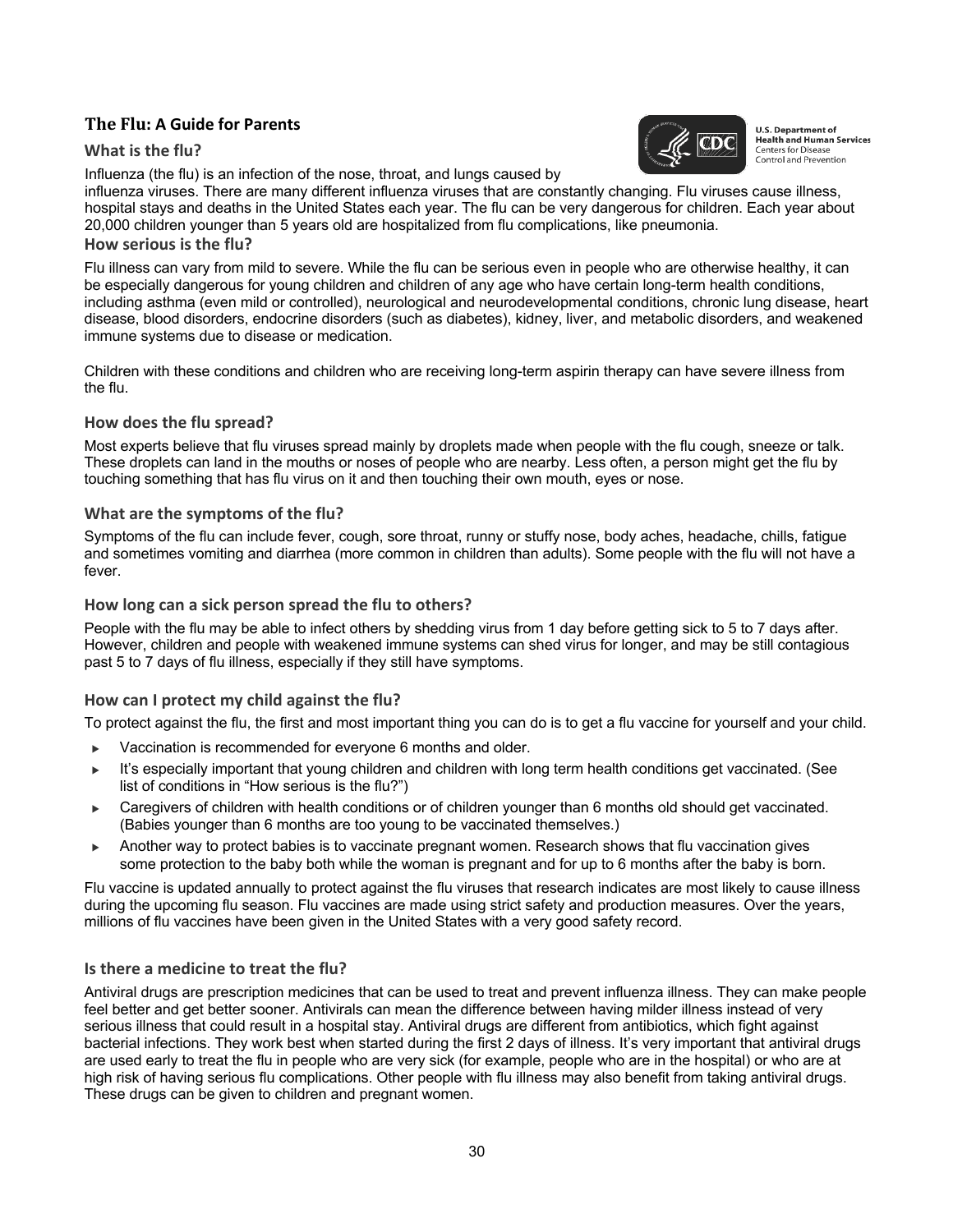## **What are some of the other ways I can protect my child against the flu?**

In addition to getting vaccinated, you and your children can take everyday steps to help prevent the spread of germs.

#### **These include:**

- $\triangleright$  Stay away from people who are sick.
- If your child is sick with flu-like illness, try to keep him or her in a separate room from others in the household, if possible.
- $\blacktriangleright$  CDC recommends that your sick child stay home for at least 24 hours after his or her fever is gone except to get medical care or for other necessities. The fever should be gone without the use of a fever-reducing medicine.
- Cover your mouth and nose with a tissue when you cough or sneeze. Throw the tissue in the trash after it has been used.
- Wash hands often with soap and water. If soap and water are not available, use an alcohol-based hand rub.
- Avoid touching your eyes, nose and mouth. Germs spread this way.
- Clean and disinfect hard surfaces and objects that may be contaminated with germs, including bathroom surfaces, kitchen counters and toys for children. Clean by wiping them down with a household disinfectant according to directions on the product label.

#### *These everyday steps are a good way to reduce your chances of getting sick. However, a yearly flu vaccine is the best protection against flu illness.*

#### **What can I do if my child gets sick?**

#### **Talk to your doctor early if you are worried about your child's illness.**

Make sure your child gets plenty of rest and drinks enough fluids. If your child is 5 years and older and does not have other health problems and gets flu-like symptoms, including a fever and/or cough, consult your doctor as needed.

Children younger than 5 years of age – especially those younger than 2 years old – and children with certain chronic conditions, including asthma, diabetes and disorders of the brain or nervous system, at high risk of serious flu-related complications. If your child is at high risk for flu complications, call your doctor or take them to the doctor right away if they develop flu-like symptoms.

## **What if my child seems very sick?**

Even previously healthy children can get very sick from the flu.

Make sure your child gets plenty of rest and drinks enough fluids. If your child is 5 years or older and does not have other health problems and gets flu-like symptoms, including a fever and/or cough, consult your doctor as needed:

- $\blacktriangleright$  Fast breathing or trouble breathing
- Bluish or gray skin color
	- $\triangleright$  Not drinking enough fluids (not going to the bathroom or not making as much urine as they normally do)
- $\blacktriangleright$  Severe or persistent vomiting
- Not waking up or not interacting
- $\blacktriangleright$  Being so irritable that the child does not want to be held
- $\blacktriangleright$  Flu-like symptoms improve but then return with fever and worse cough
- Has other conditions (like heart or lung disease, diabetes, or asthma) and develops flu symptoms, including a fever and/or cough.

#### **Can my child go to school, day care or camp if he or she is sick?**

No. Your child should stay home to rest and to avoid giving the flu to other children or caregivers.

#### **When can my child go back to school after having the flu?**

Keep your child home from school, day care or camp for at least 24 hours after their fever is gone. (The fever should be gone without the use of a fever-reducing medicine.) A fever is defined as 100°F (37.8°C) or higher.

#### **For more information, visit www.cdc.gov/flu or www.flu.gov**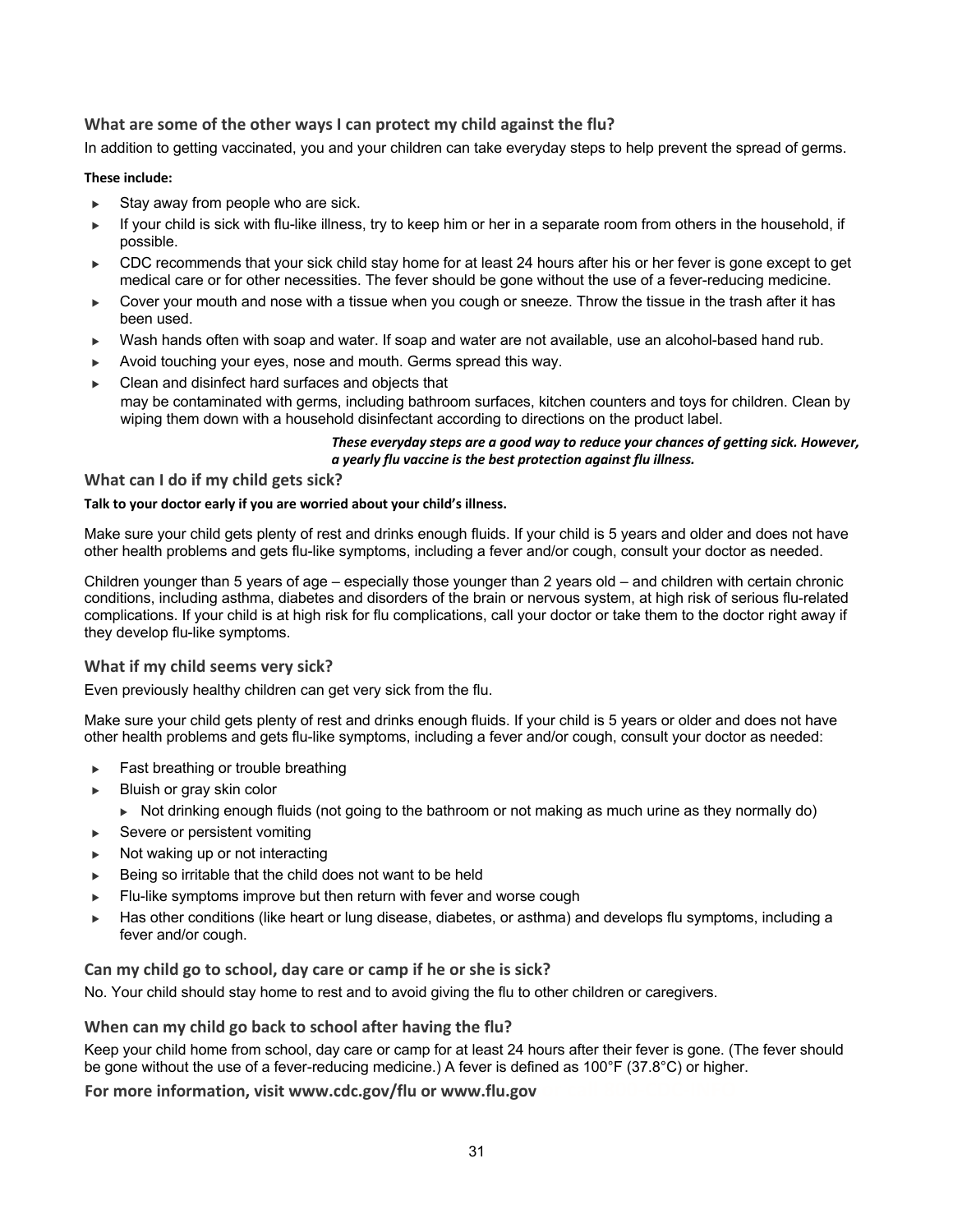#### **Acceptable Use of Technology**

#### **A. Introduction**

The use of The Academy's computers, computer network, and Internet resources is a key element of the curriculum and instruction. Despite its tremendous educational potential, the Internet also presents the potential for security vulnerabilities and user abuses. For safety purposes, The Academy employs both an Internet filter and firewall.

All employees and students are expected to abide by The Academy's Acceptable Use Policy for using computers, computer networks, and Internet resources below. Failure to follow the guidelines listed herein will result in disciplinary action. Parent(s)/guardian(s) will be given the opportunity to determine their child's access to the Internet when they first enroll at Berean Academy. The Academy will not be responsible for any and all claims arising out of or related to the usage of this computer system. The Academy's computer network is regarded a limited forum. This means that The Academy may restrict speech for valid educational reasons.

#### **B. Access**

- 1. Students and their parent(s)/guardian(s) must sign an Acceptable Use Consent Form to be granted access to the Internet via The Academy's computer network.
- 2. A signature will be required when students first enroll. Parent(s)/guardian(s) can withdraw their approval at any time.
- 3. The use of The Academy's system and access to the use of the Internet is a privilege, not a right. The Academy reserves the right to limit or remove any user's access to the school's computer system at any time for any reason. Unacceptable use of The Academy's system may result in one or more of the following consequences: suspension or cancellation of use or access privileges; payments for damages and repairs; loss of credit and/or reduction of grade; discipline under other appropriate school policies, including suspension, expulsion, exclusion, or termination of employment; or civil or criminal liability under other applicable laws.

#### **C. Educational Purpose**

- 1. The Academy's computer network has not been established as a public access service and is not an *open* or *limited open* forum. Therefore, The Academy has the right to place reasonable restrictions on the material accessed or posted through the system.
- 2. Students and employees may not use The Academy's computer network for non-educational commercial purposes. The school administrator must approve any exceptions.

#### **D. Rights and Responsibilities**

#### **1. Search and Seizure**

- a. Students and employees should not expect any privacy in the contents of personal files on the school system. Administrators and faculty may review files, messages, and other materials on the computer network to maintain system integrity and user responsibility.
- b. Parent(s)/guardian(s) of students have the right at any time to request to see the contents of their student's files.

#### **2. School Employees**

Rights, responsibilities, and duties of school employees as they relate to e-mail and Internet use are governed by The Academy. Employees may be disciplined or terminated for violating the school's policies, regulations, and procedures.

## **3. Due Process**

- a. The Academy shall cooperate fully with local, state, or federal officials in any investigation related to any illegal activities conducted through The Academy's computer network.
- b. If the violation also involves a violation of other provisions of school policy, it shall be handled in a manner described in administrative and faculty policy manuals that deal with dismissal, including suspension, exclusion, and expulsion. Additional restrictions may be placed on use of individual Internet accounts, or could result in suspension, expulsion, and/or financial liability.

#### **E. Unacceptable Uses**

The following uses of The Academy's computer network are unacceptable: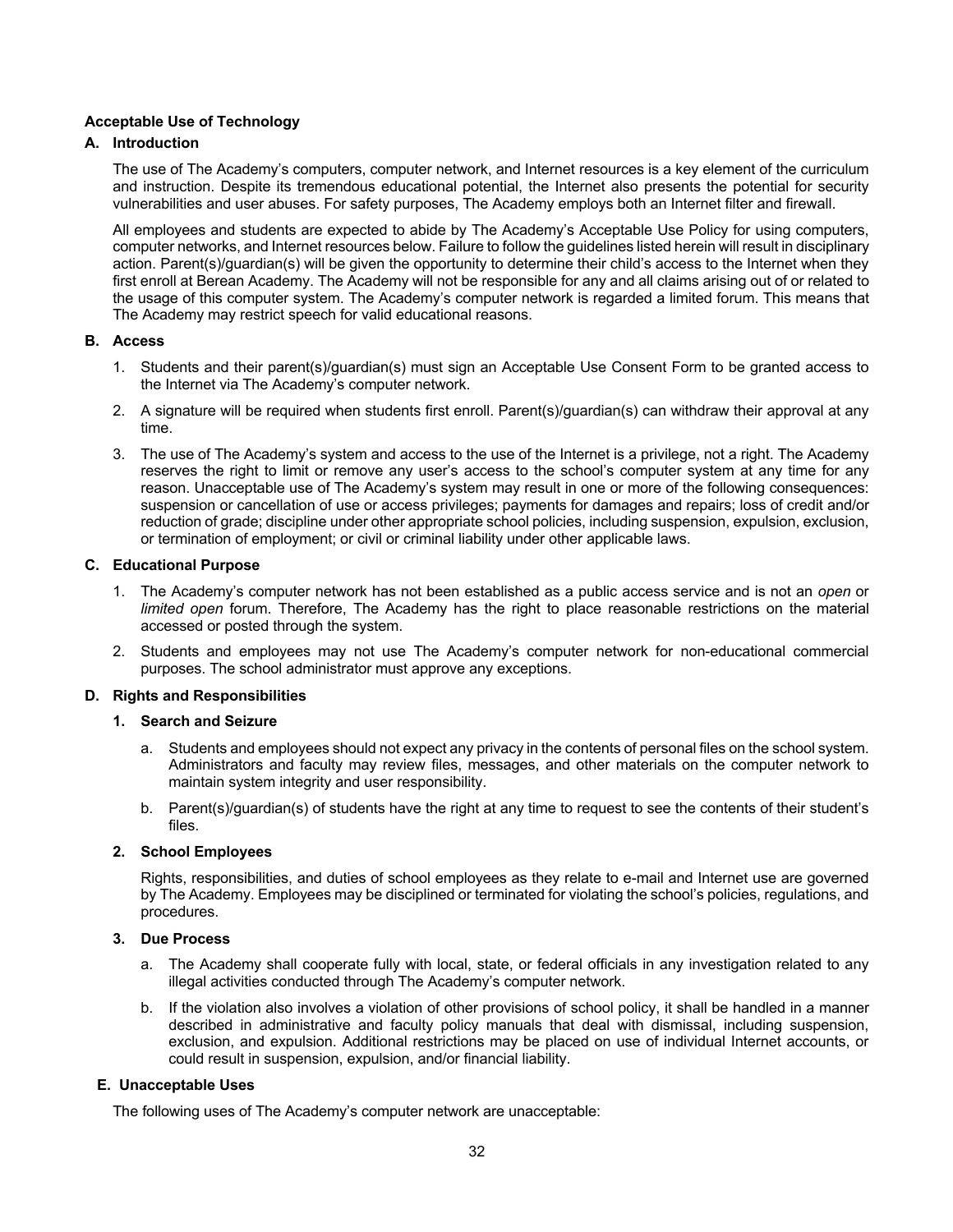#### **1. Personal Safety**

- a. Students shall not agree to meet with someone contacted or met online without parents' approval. Parent(s)/quardian(s) should accompany students to approved meetings.
- b. Students shall promptly disclose to their teacher or another school employee any message received that is inappropriate or causes discomfort.
- c. Students and employees shall not use the computer network to post private information about another person, personal contact information about themselves or other persons, or other personally identifiable information, including, but not limited to, addresses, telephone numbers, school addresses, work addresses, identification numbers, account numbers, access codes or passwords, labeled photographs, or other information that would make the individual's identity easily traceable. Students using social networking tools and curriculum content management software for a teacher's assignment are required to keep personal information as stated above out of their postings.
	- (1) This paragraph does not prohibit the posting of employee contact information on school Web pages or communications between employees and other individuals when such communications are made for education-related purposes (i.e., communications with parents or other staff members related to students).
	- (2) This does prohibit using the computer network to post personal information about the user or another individual on school-approved social networks, for example, Facebook, or other administrativeapproved social networks.

#### **2. Illegal Activities**

- a. Students and employees shall not attempt to gain unauthorized access to The Academy's computer network or to any other computer system through The Academy's computer network. This includes attempting to login through another person's account or access another person's files. These actions are illegal, even if only for the purposes of "browsing."
- b. Students and employees shall not make deliberate attempts to disrupt the computer system or destroy data by spreading computer viruses or by any other means. These actions are illegal, and criminal prosecution and/or disciplinary action will be pursued.
- c. Students and employees shall not use The Academy's computer network system to engage in any act that is illegal; that facilitates gambling; or that violates any local, state, or federal statute.
- d. Students and staff shall not use the Internet or The Academy's computer network to harass or threaten the safety of others, including the posting of derogatory comments on any Internet Web site in relation to The Academy's faculty or student body.
- e. Misuse of the computer equipment or network including, but not limited to, deletion or violation of password protected information, computer programs, data, password or system files; inappropriate access of files, directories, Internet sites; deliberate contamination of system, unethical use of information, or violation of copyright laws is prohibited.

#### **3. System Security**

- a. Employees are responsible for their individual e-mail accounts and should take all reasonable precautions to prevent others from being able to use their accounts. Under no condition should staff provide their login identity and/or passwords to another person. This applies to network access, as well as to the school's webbased school management program (Sycamore Education).
- b. Students shall immediately notify a teacher or the system administrator if they have identified a possible security problem. Students should not look for security problems, because this may be construed as an illegal attempt to gain access. Under no conditions should students provide other students with their login identity and/or network password.
- c. Students and employees shall avoid the inadvertent spread of computer viruses by following The Academy's virus protection procedures when downloading software or bringing disks into The Academy.
- d. Students who gain access to teacher computer files, directory, programs, and Web site without permission from a teacher will be disciplined as defined in the student handbook.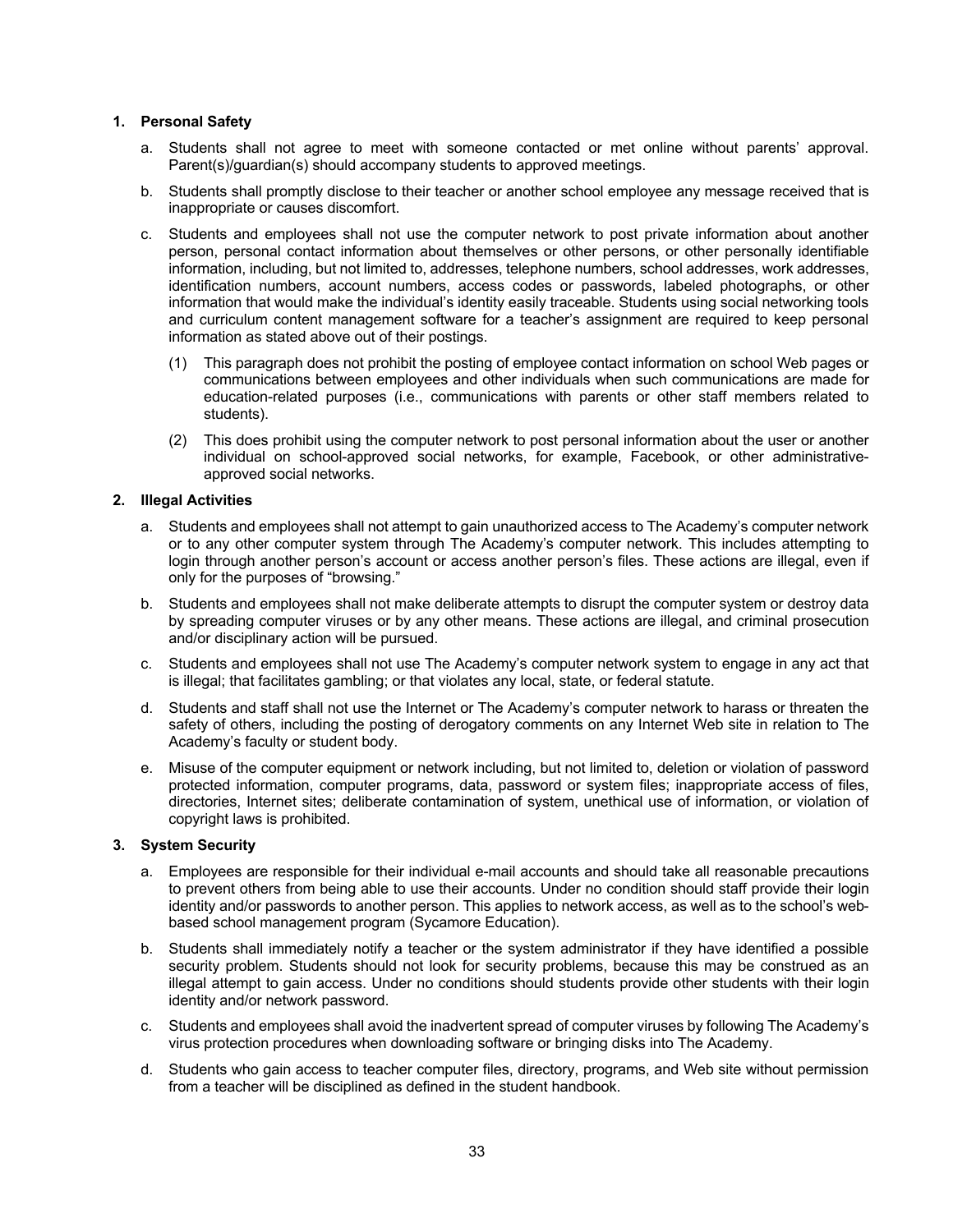e. Tampering with The Academy's computer security system, and/or applications, and/or documents, and/or equipment, will be considered vandalism, destruction, and defacement of school property. Please be advised that it is a federal offense (felony) to break into any security system. Financial and legal consequences of such actions are the responsibility of the user and/or student's parent or guardian.

#### **4. Inappropriate Language (applies to actions on and off campus)**

- a. Restrictions against inappropriate language apply to public messages, private messages, and material posted on Web pages.
- b. Students and employees shall not use obscene, profane, lewd, vulgar, rude, inflammatory, threatening, or disrespectful language.
- c. Students and employees shall not post information that could cause damage or a danger of disruption.
- d. Students and employees shall not engage in personal attacks, including prejudicial or discriminatory attacks, based on a person's race, gender, religion, national origin, or disability, or engage in any other harassment or discrimination prohibited by school policy.
- e. Students and employees shall not harass another person. Harassment is persistently acting in a manner that distresses or annoys another person. If students or staff members are told by a person to stop sending personal messages, they must stop.
- f. Students and employees shall not knowingly or recklessly post false or defamatory information about a person or organization.

#### **5. Respecting Resource Limits**

- a. Students shall use the system only for educational and career development activities and for Berean Academy curricular activities.
- b. Students and employees shall not post chain letters or engage in spamming. Spamming is sending an annoying or unnecessary message to a large number of people.
- c. Students shall not deliberately or knowingly delete another student's or employee's file.
- e. Students and employees shall only use software supplied by The Academy. Employees and students shall not install hardware or software on The Academy's computer system without express permission of the school administration.

#### **6. Plagiarism and Copyright Infringement**

- a. Students and employees shall not plagiarize works that are found on the Internet. Plagiarism is taking the ideas or writings of others and presenting them as if they were yours.
- b. Students and employees shall respect the rights of copyright owners. Copyright infringement occurs when one inappropriately reproduces a work that is protected by a copyright. If a work contains language that specifies appropriate use of that work, follow the expressed requirements. If a student or employee is unsure whether or not a work can be used, request permission from the copyright owner.

#### **7. Inappropriate Access to Material**

- a. Students and employees shall not use The Academy's computer network to access material that is profane or obscene (pornography), that contains viruses, network hacking programs, or similar programs that advocate illegal acts, violence or discrimination towards other people (hate literature).
- b. If students mistakenly access inappropriate information, they should immediately tell their teacher or another school employee. This will protect them against claims that they have intentionally violated this policy.
- c. Parent(s)/guardian(s) should instruct students if there is additional material that they think would be inappropriate for them to access. The Academy fully expects that students shall follow their parent's instructions in this matter.
- d. Educators will monitor student use of the Internet in schools and will take reasonable measures to prevent access by students to inappropriate materials on the Internet and World Wide Web and to restrict access to materials harmful to students.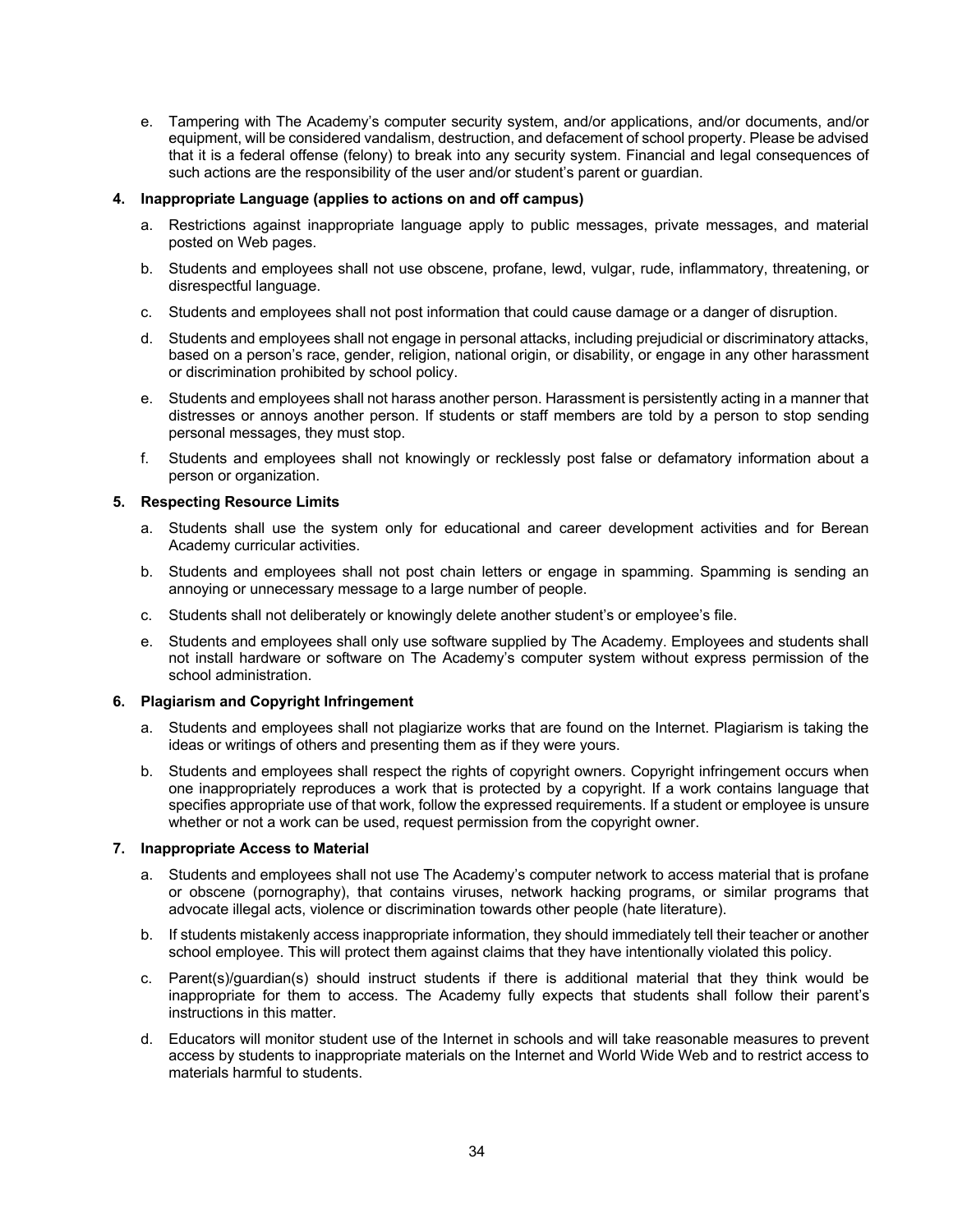e. The school maintains the right to monitor the online activities of employees and students, and operate technology protection measures (filtering/blocking devices or software) on all computers on The Academy's computer network as required by law. The filtering/blocking software will attempt to protect against access to visual depictions that are obscene, harmful to students, and child pornography, as required by law. Invasion or disabling of the filtering/blocking device installed by The Academy, including attempts to evade or disable, is a violation of the acceptable use policy.

#### **F. Select Policies**

#### **1. Employees' and Students' Personal Web Presence**

The Academy does not discourage the rights of students and employees to take part in school-approved, socialnetworking sites (e.g., Facebook), personal Web sites, blogs, discussion forums, and wikis away from the school. The Academy requires, however, that its employees, students, and other school representatives observe the guidelines listed below and throughout this document when making a reference in any form generally or specifically about any person or school-related activity on any Internet-related communicative device.

In addition, The Academy reserves the right to access an employee's or student's social networking Web site, blog, discussion forum, wikis, or any other Internet-related communication device in making decisions relative to employment promotions or awards and honors given in the name of The Academy.

A reproachful violation in any way of the following policies and guidelines can result in disciplinary action, including the termination of an employee or the expulsion of a student:

- a. Respectful in all forms of communications.
- b. Avoid the use of profanity, vulgar, or slang language in any communicative form.
- c. Intimidate or cast disparagement upon any person in any way.
- d. Exploit any Web site page or social-networking site to disparage conduct prohibited by school policies.
- e. Display any form of behavior that harasses or bullies a school employee or student.
- f. Ridicule in any way a school-related activity or function, including any person associated with such activities or functions.
- g. Make derogatory or demeaning comments in respect to race, gender, nationality, disability, or physical features, including sexually suggestive comments.
- h. Make or imply a threat to harm an employee, student, or any other person associated with The Academy.
- i. Use The Academy's logo or name without written permission from The Academy.

#### **G. Limitation of Liability**

The Academy does not assume and, hereby, expressly disclaims liability for the misuse of its computers, equipment, e-mail, and Internet programs that violate this policy or any applicable law. The Academy makes no guarantee that the functions or the services provided by or through the school system shall be error-free or without defect. The Academy is not responsible for any damage suffered through the use of its computer system, including but not limited to, the loss of data, interruptions in service, the accuracy or quality of information obtained through or stored in the system, damages or injuries from improper communications damage to property used to access school computers or online resources, or financial obligations resulting from the use of school resources.